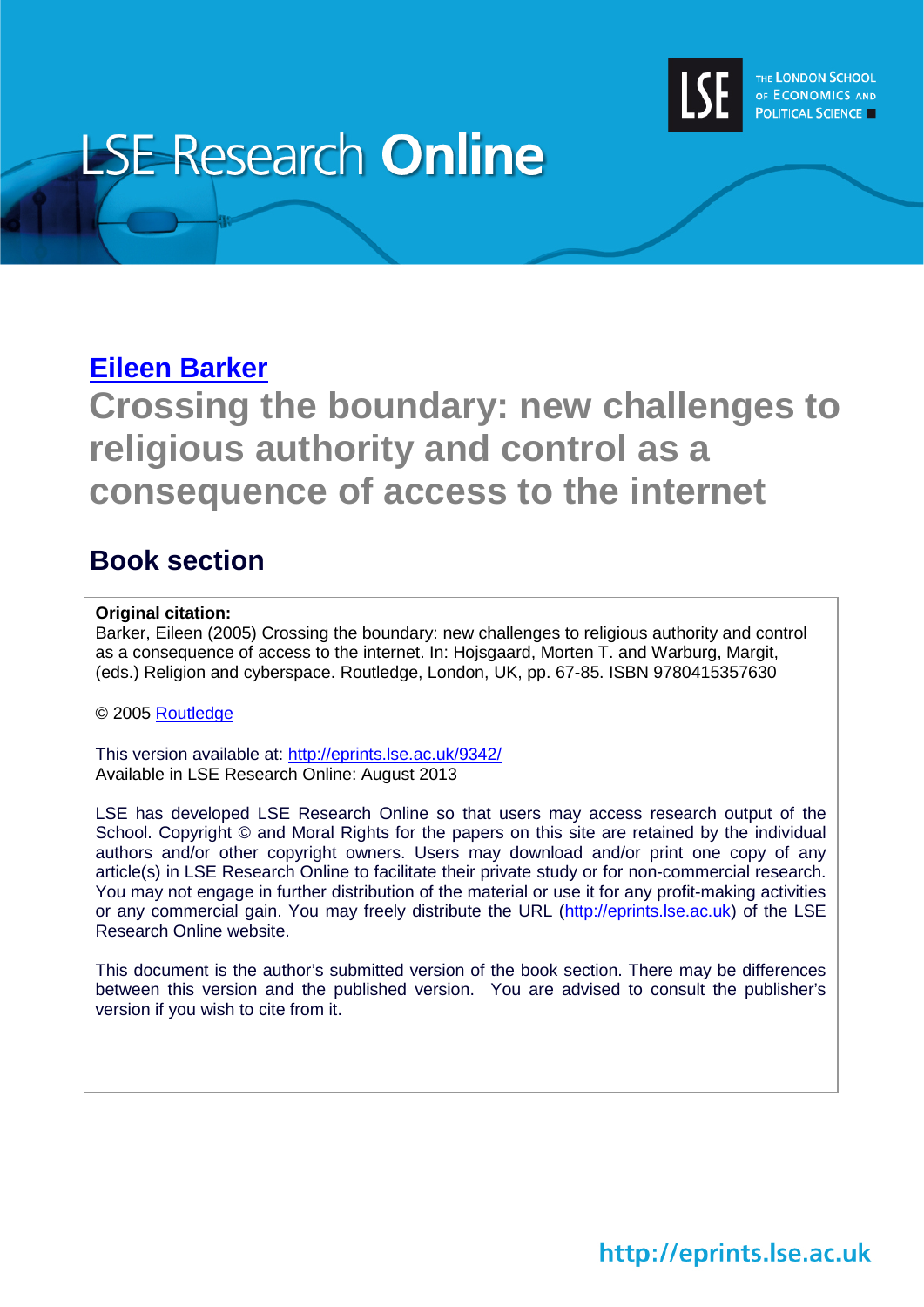1

#### **Crossing the boundary:**

## **New Challenges to Authority and Control as a Consequence of Access to the Internet<sup>1</sup> Eileen Barker**

It is a whole new world. When I started my research into new religions in the early 1970s, there was no World Wide Web. When, in 1995, Jean-François Mayer and I edited a special issue of *Social Compass* devoted to changes in new religions, there was not a single mention of the Internet or the Web. The nearest approximation to the subject was a chance remark I made about the International Society for Krishna Consciousness (ISKCON) having a sophisticated electronic network that could connect devotees throughout the world (Barker 1995a: 168). Indeed, it was at the ISKCON communications centre in Sweden that I had first set eyes on the Internet, and, although impressed by the medium's capacity to enable instant contact with fellow devotees throughout the world, it was at least a year later before something of the full import of this new phenomenon really began to dawn on me. But it was not until 1997 that I actually wrote something about the difference that electronic communication was making to the new religions (Barker 1998). Now it seems almost impossible to believe that the Internet is such a recent phenomenon.

But although the omnipresent computer has become taken for granted as part of our everyday life (in at least most of the English-speaking developed world), it is clear that the difference that it has made to the functioning of new religions is far from being fully charted. Some excellent work has been done on the battles that are being fought for the attention of nonmembers by both the movements and their opponents on their respective websites and the various electronic discussion groups that dispute over the achievements – good and/or bad – for which the movements are responsible (Mayer 2000). Less has been written, however, about ways in which the internal functioning of the movements has been affected by the new medium or how it has challenged some of the features of religions that have been associated with the sociological concept of the sect - a type that overlaps in many respects with that of the new religious movement.

In this paper I am not concerned with the *content* of the Internet, let alone with whether or

<sup>&</sup>lt;sup>1</sup> I would like to express my gratitude to STICERD (the Suntory and Toyota International Centre for Economics and Related Disciplines) for assistance in funding some of the research on which this paper was based.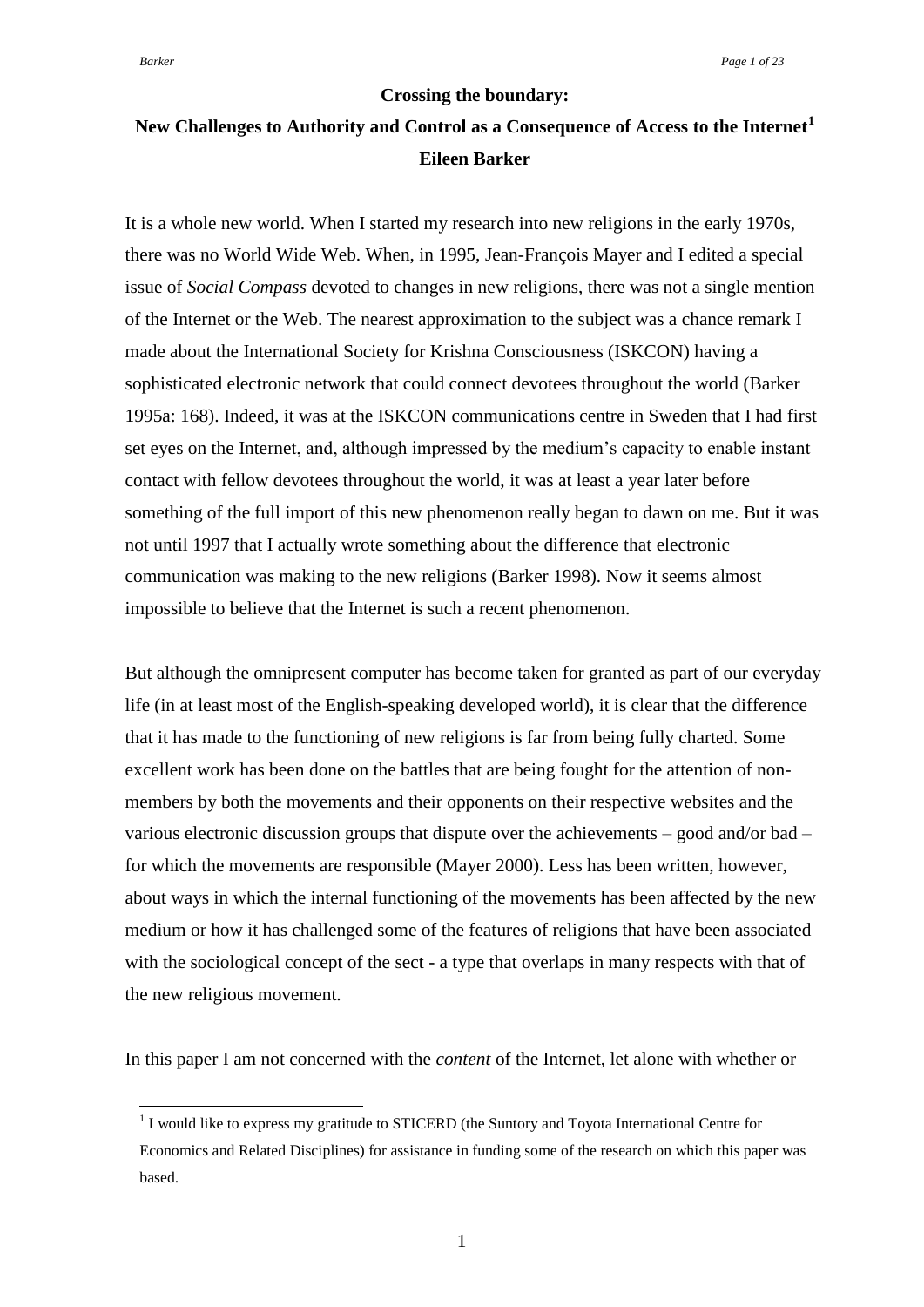not the content is accurate. Nor am I concerned with the virtual communities that have come into being as a result of the existence of cyberspace, let alone with whether community life is enhanced or diminished by virtue of its being virtual (Wellman and Gulia). The communities with which I am concerned were already existing at the time the Internet became so widely available, and the authority structures with which I am concerned were originally instituted in real communities of new religions – they are not those imposed by the owners or controllers of websites,  $BBSs$ ,  $^{2}$  MUDs<sup>3</sup> or any other Internet group, community or network (Kollock and Smith 1999). What I am concerned with is how one kind of 'real' new religion, with one type of authority structure, finds its authority structure being affected by the arrival of cyberspace.

#### **New Religious Movements (NRMs)**

If we want not merely to describe but also to understand how the Internet can affect NRMs, it is first necessary to understand the movements themselves, some of the challenges that they face, and how they have dealt with these. It is, however, of crucial importance to stress from the start that one cannot generalise about new religions. They differ from each other in every conceivable way – in their beliefs,<sup>4</sup> practices,<sup>5</sup> organisation,<sup>6</sup> life style,<sup>7</sup> attitudes,<sup>8</sup> and their relations with the rest of society (Barker 1995c). They certainly differ widely in the extent to which, if at all, they make use of computers and the Internet. In fact, almost the only thing that they are likely to have in common is that they have been called a 'cult', a 'sect' or an 'NRM'. There are, nonetheless, certain features that one can expect to find in a considerable

<u>.</u>

<sup>2</sup> Bulletin Board Systems.

<sup>&</sup>lt;sup>3</sup> Multi-User Domains or Dungeons.

<sup>4</sup> They may, for example, have Judaeo/Christian, Hindu, Islamic, Buddhist, Shinto, Pagan, Satanic roots or a mixture of these or various other traditions; they may be atheistic, philosophical, or psychological - or in touch with flying saucers and Beings from outer space.

<sup>&</sup>lt;sup>5</sup> They may, for example, chant, pray, meditate, celebrate mass or indulge in ritual sacrifice via the Internet.  $6$  They may, for example, consist of a small commune run according to democratic principles, or be an international organisation, possibly claiming to be a theocracy.

<sup>&</sup>lt;sup>7</sup> They may, for example, spend their lives witnessing as missionaries, or work as bankers in the city; they may be vegetarians and/or indulge in unusual sexual practices; they may offer courses to develop the god within, and/or they may run a hostel caring for AIDS sufferers – or they may eke out a living off the land, and refuse to pay taxes.

<sup>&</sup>lt;sup>8</sup> They may, for example, consider women an inferior species without a soul, or revere them as souls who are far more spiritual than men; they may believe children should be allowed to roam free, or that they should be chastised for any minor misdemeanour; they may be right-wing conservatives, or left-wing socialists – or they may eschew anything to do with the rest of the world, let alone politics.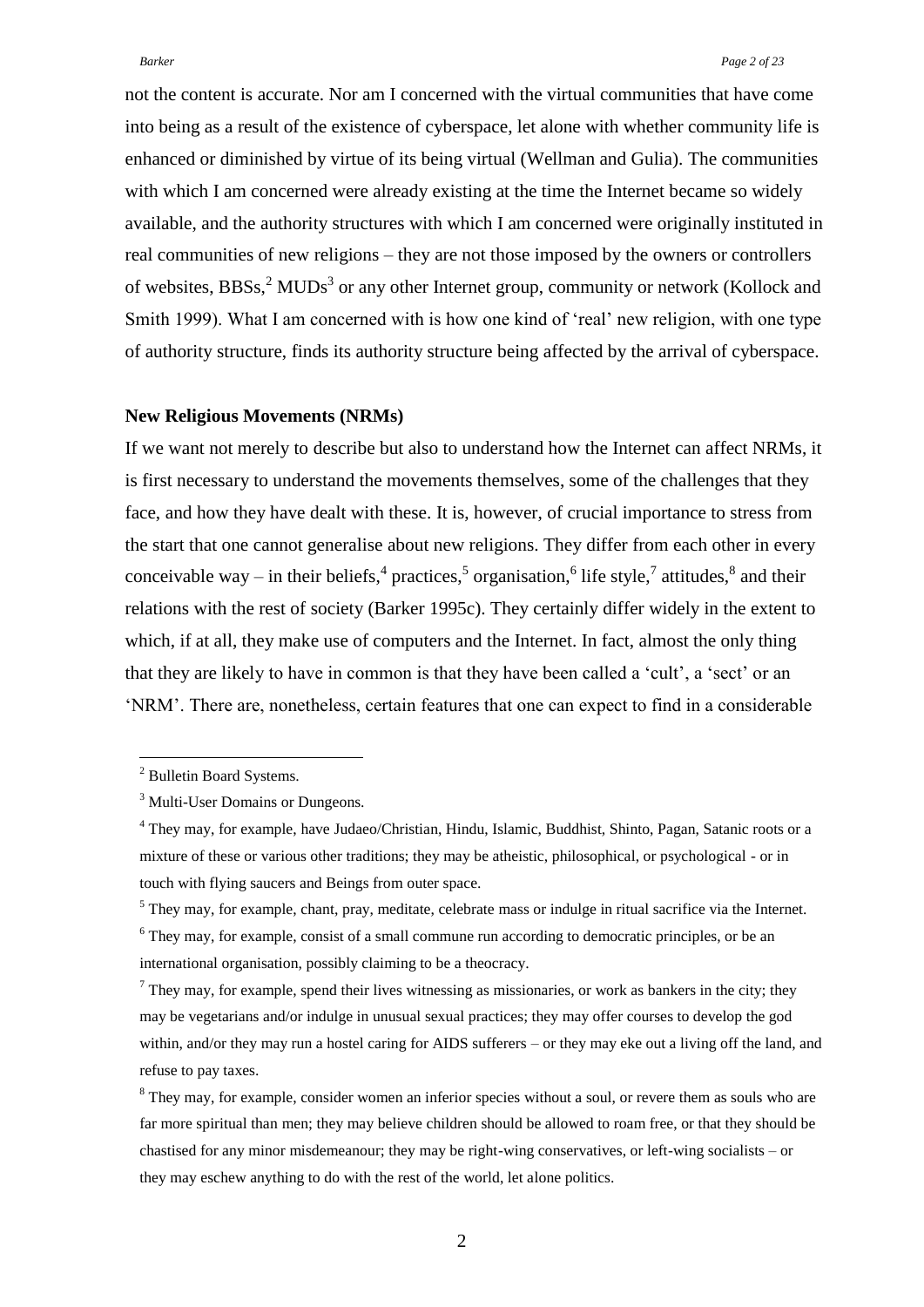number of the movements *just because they are new*<sup>9</sup> - and it is because of these that the introduction of the Internet has had some consequences that do not apply, at least in so stark a manner, to older, more established religions.

What, then, are these characteristics that might affect a new religion's vulnerability to processes associated with the Internet?<sup>10</sup> First, and almost by definition, the movement's membership will consist of a large proportion of converts. Next, we can expect new religions to change more rapidly than older religions. And then, being new, the movement is likely to be offering its members something novel - an alternative to mainstream society. This can lead to two consequences of relevance to our present concern. Firstly, non-members who do not share its beliefs and/or practices are likely to object and try to convince converts (especially if these are relatives or friends) that their joining the movement was not a good idea. Secondly, although converts are typically enthusiastic about their new religion, their new perspective on life is likely to be more fragile than that of people who have been brought up with a way of looking at things that is shared by most of those with whom they come into daily contact. This means that founders of new religions are likely to feel the need (a) to protect their followers from outside influences and (b) to ensure that, within their movement, the new way of seeing things is being constantly reinforced and, if need be, enforced.

#### **Dichotomisation, demonisation, isolation, formalisation and reporting**

It has been suggested that the precariousness of an NRM means that individual members need to be protected from disruptive influences. The information to which they are exposed needs to be carefully regulated, and thus communications that they have with or from sources

<sup>&</sup>lt;sup>9</sup> Several movements will say that they are not new because they can trace their theological roots back through hundreds or even thousands of years. ISKCON, for example, traces its roots back to the  $16<sup>th</sup>$  century monk Lord Chaitanya. From a sociological perspective, however, it is a new organisation that came into being when, in the 1960s, its founder, A.C. Bhaktivedanta Swami Prabhupada travelled to the United States, attracted some Western hippies to a life of devotion to Krishna, and incorporated his new Society.  $10$  It should be stressed that, although the conditions and processes that are being described in this paper are drawn from reality, they are, none the less, to some degree caricatures or ideal typical in the Weberian sense. The features of ideal types rarely, if ever, exist in their 'ideal' form, but can be observed as being more or less present in any particular situation. The types serve as a model that is not more or less true, but more or less useful for recognising some of the structures and processes that are to be found, to a greater or lesser degree, in certain kinds of organisations. Here, the exercise is to assist in the recognition of a number of ways in which some NRMs have sometimes operated in order to promote control over their membership by means of boundary preservation and vertical authority structures.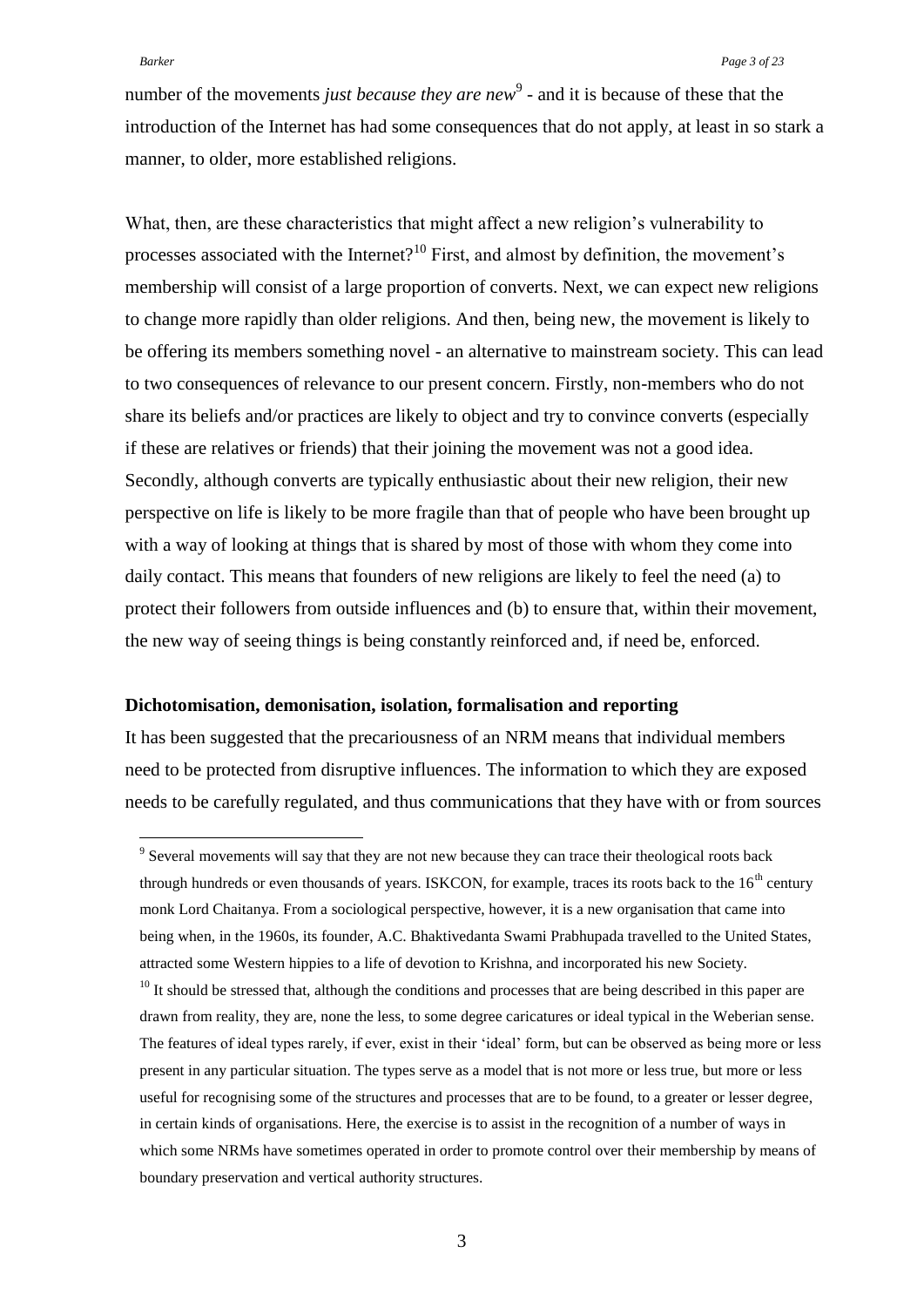1

other than the leadership need to be carefully regulated. This regulation is facilitated if The Truth that the movement proclaims is unambiguous and uncomplicated, with a clear delineation between dichotomies such as good and bad, right and wrong, and true and false. As such a polarized worldview could be endangered by qualifications or questioning, any middle-way option or ambiguity is likely to be demonised as part of the bad, the false and/or the satanic alternative.

#### **Coping with the outside**

Throughout history new religions have typically expected a high level of commitment from converts to their movement, and this has frequently involved not only a renunciation of their previous life but also a denunciation of those associated with it.<sup>11</sup> It is certainly not only new religions that will try to restrict the influence that the rest of the world might have on their members,<sup>12</sup> but the tensions that arise from the need to preserve their 'otherness' mean that new religions are likely to introduce censorship to a relatively high degree. This may involve the banning of television, books and various other sources of alternative (to the alternative) worldviews, and, perhaps most importantly, controlling contact with non-believers.

One way of dealing with dangers from without is to intensify their apparent threat by drawing on the dichotomous worldview to create a strong distinction between 'us' (the membership) and 'them' (the rest of the world). This may involve a geographical boundary, the movement living in a closed community having little or no contact with other ways of seeing the world – as was the case when the Peoples Temple moved to Jonestown, Guyana (Hall 1987). More frequently it is a social boundary that defines 'us' as homogeneously godly and good, and 'them' as homogeneously satanic and evil. The movement is seen as a person's principal source of identity – that is, a person is seen, first and foremost, as a member (or not a member) of the group; and if he or she *is* a member, it is the group, rather than the individual,

 $11$  Jesus is reported as having said 'If any man come to me, and hate not his father, and mother, and wife, and children, and brethren, and sisters, yea, and his own life also, he cannot be my disciple' Luke 14:26. See also Matthew 10:35-6.

 $12$  To take but a few examples, the Vatican issues a list of books that Catholics are enjoined not to read; mainstream Protestants in the United States protect their children from drugs and Darwinism by educating them in Home Schools; Muslim women are frequently expected to refrain from contact with members of the opposite sex who are not close family members.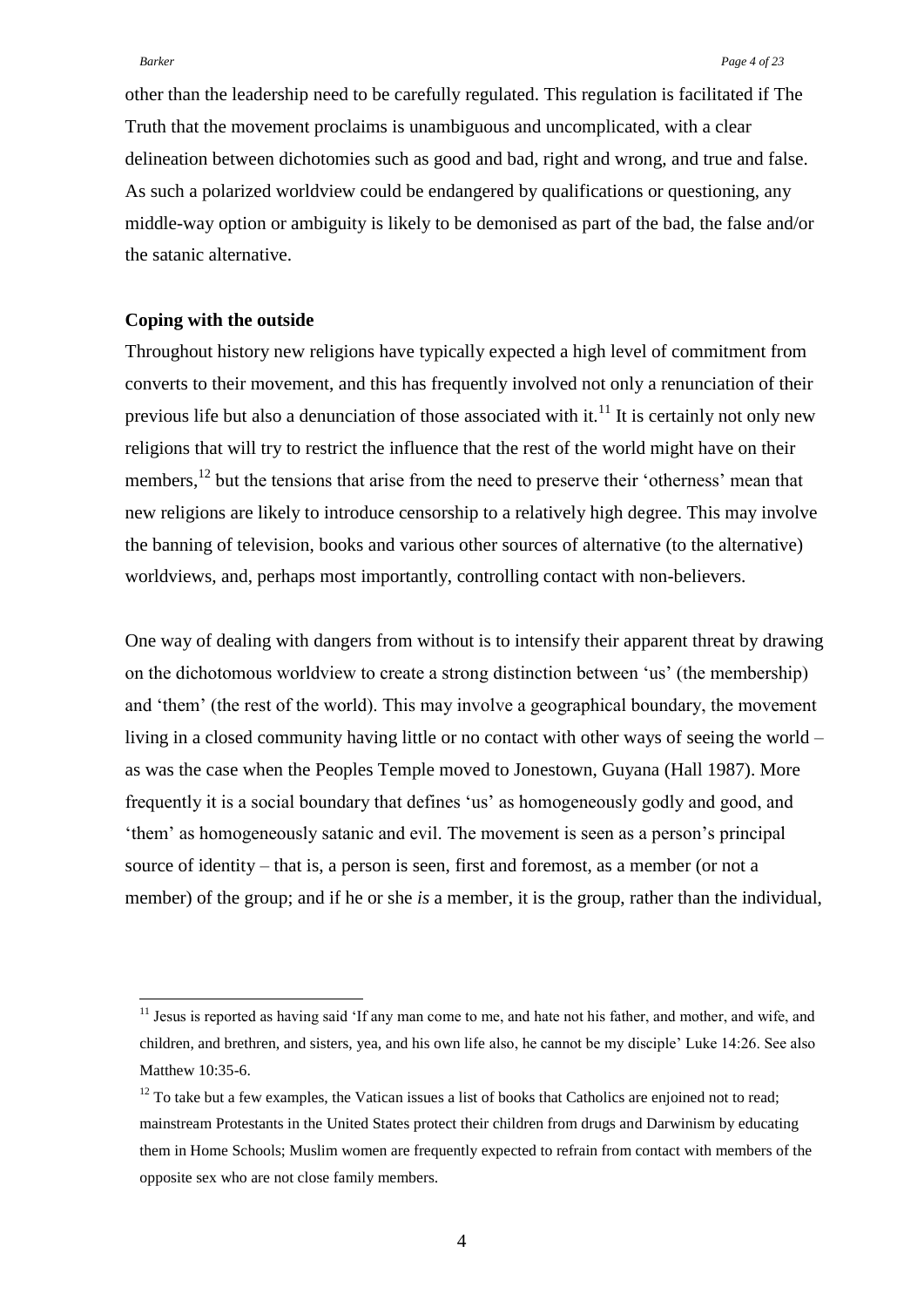*Barker Page 5 of 23*

### that is of prime importance. $^{13}$

While *non*-members (including relatives and erstwhile friends) may be portrayed as satanic, the boundary between them and members can be strengthened even further by defining *ex*members as particularly evil. They are reviled and, frequently, shunned. Stories are circulated about the terrible misfortunes that have befallen those who have renounced The Truth – they have, one hears, contracted cancer, been in an horrendous road accident or, perhaps, committed suicide. They belong unambiguously to the other side of the boundary and any communication with them will be defined as polluting and treacherous. Not that the exmembers themselves are likely to want to make contact with their erstwhile movement when it is clear that 'you are either with us or against us'. Not infrequently they had slipped away in the dead of night or 'escaped' without telling anyone in advance, anxious to avoid the pressure to which they knew they would have been subjected had they voiced the doubts that had led them to depart. The divide can be even more insuperable if the former member has been 'deprogrammed' or counselled by persons who select only negative characteristics of the movements, having themselves a dichotomous world-view so far as new religions or 'cults' are concerned (Barker 2002).

However, complete isolation from potentially disruptive influences is usually impossible without resorting to physical restraint – something that happens only in rare instances.<sup>14</sup> Several movements allow their members to visit friends and family, but have a rule that members should not venture 'outside' without at least one other member accompanying them.<sup>15</sup> Furthermore, new religions are likely to need some sort of communication with the outside world for economic and other reasons, not least of which is a commonly felt

<sup>&</sup>lt;sup>13</sup> This may be the case, at least so far as the inner core of the membership is concerned, even in those NRMs that claim to promote the development of the individual – as with the Church of Scientology's Sea Org (Wallis 1976) and the group that was formed around Ma Anand Sheela at Rajneeshpuram (Milne 1986).

<sup>&</sup>lt;sup>14</sup> There have been reports of members (or their rebellious children) being placed in solitary confinement for varying periods of time – but this has usually been to protect other members from their influence rather than to protect the miscreants, and corrective procedures have been more likely to be of an 'educational' than a physical nature. For an example of extreme methods of controlling members in an isolated community, see Robert Balch's (1985) description of life during one stage of the movement that was later to hit the headlines as 'the suicide cult', Heavens Gate.

<sup>&</sup>lt;sup>15</sup> This was particularly the case when the practice of deprogramming was prevalent, but it is also justified in movements such as the Cooneyites and The Family with reference to Jesus' sending out his disciples in pairs (Mark 6:7; Luke 10:1).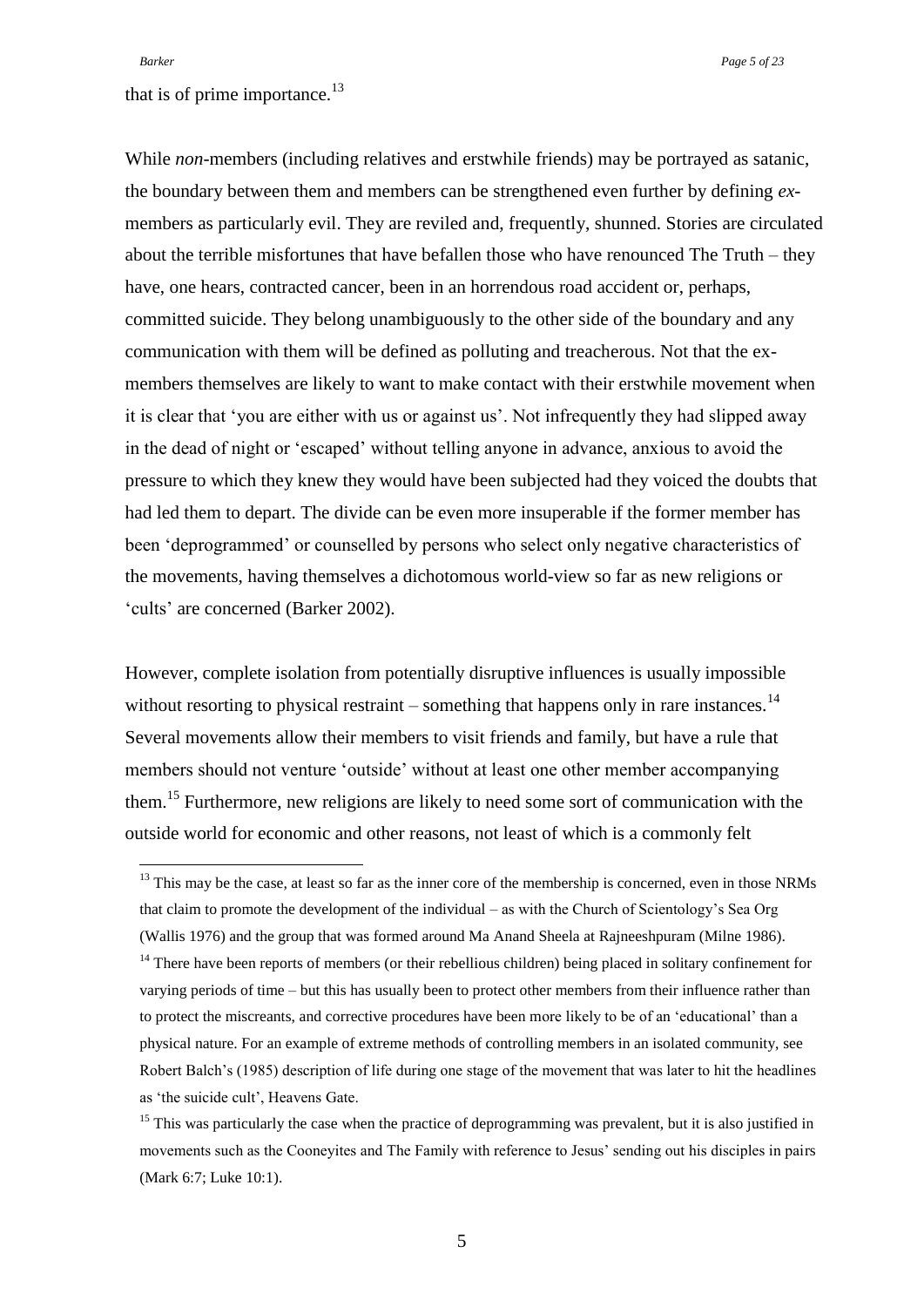requirement to attract new members.<sup>16</sup> And then, in order to ensure that potential converts have the opportunity to hear the message that the movement has to offer, it may be felt necessary to impose on them a degree of social isolation; they may be urged to visit the movement on its home ground, where they will be 'protected'. The visitors may find themselves constantly surrounded by members, and, should they initiate a discussion with another non-committed visitor (or, if they have just joined, with a fellow noviciate), a senior member will be present to monitor and, if deemed necessary, redirect the conversation. They may even find that a friendly member accompanies them to the bathroom.<sup>17</sup>

#### **Coping with the inside**

1

In many ways it is more difficult to control the day-to-day interactions between members than it is to control outsiders' access to insiders. During its early stages a new movement is likely to have a relatively small membership and primary, face-to-face interaction between the members and the founder/leader is possible. If, however, the movement is successful in attracting more members, communication and authority will have to be mediated through indirect channels. As part of their ideology, sects have frequently claimed that the community has a democratic character with the members being 'a priesthood of all believers' – and, with everyone equal in the sight of God, any organisational structure is neither necessary nor desirable (Wilson 1970: 34). In practice, however, there frequently emerges a patterned structure of relationships which consists of a charismatic leader at the apex transmitting information and commands to trusted lieutenants who, in turn, pass the information down a hierarchical chain of command to grass-roots level. The structure allows for little in the way of horizontal exchange of ideas or information, and any upward communication is likely to take the form of either reporting back or requests to the spiritually superior for elucidation of correct practice and/or The Truth.

Not only are founders of new religions seen as the fount of the new wisdom, their followers frequently accord them a special kind of authority because of what is perceived as their unique, divinely conferred gift of grace (charisma). This results in the leaders being bound by neither rules nor tradition, with their authority extending over all aspects of their followers'

6

<sup>&</sup>lt;sup>16</sup> There is no space to explore the topic here, but a whole book could be written about the difference that the Internet has made to the recruiting practices of new religions (Dawson and Hennerby 1999).

 $17$  This used to happen during the residential workshops that the Unification Church ran in California in the 1970s.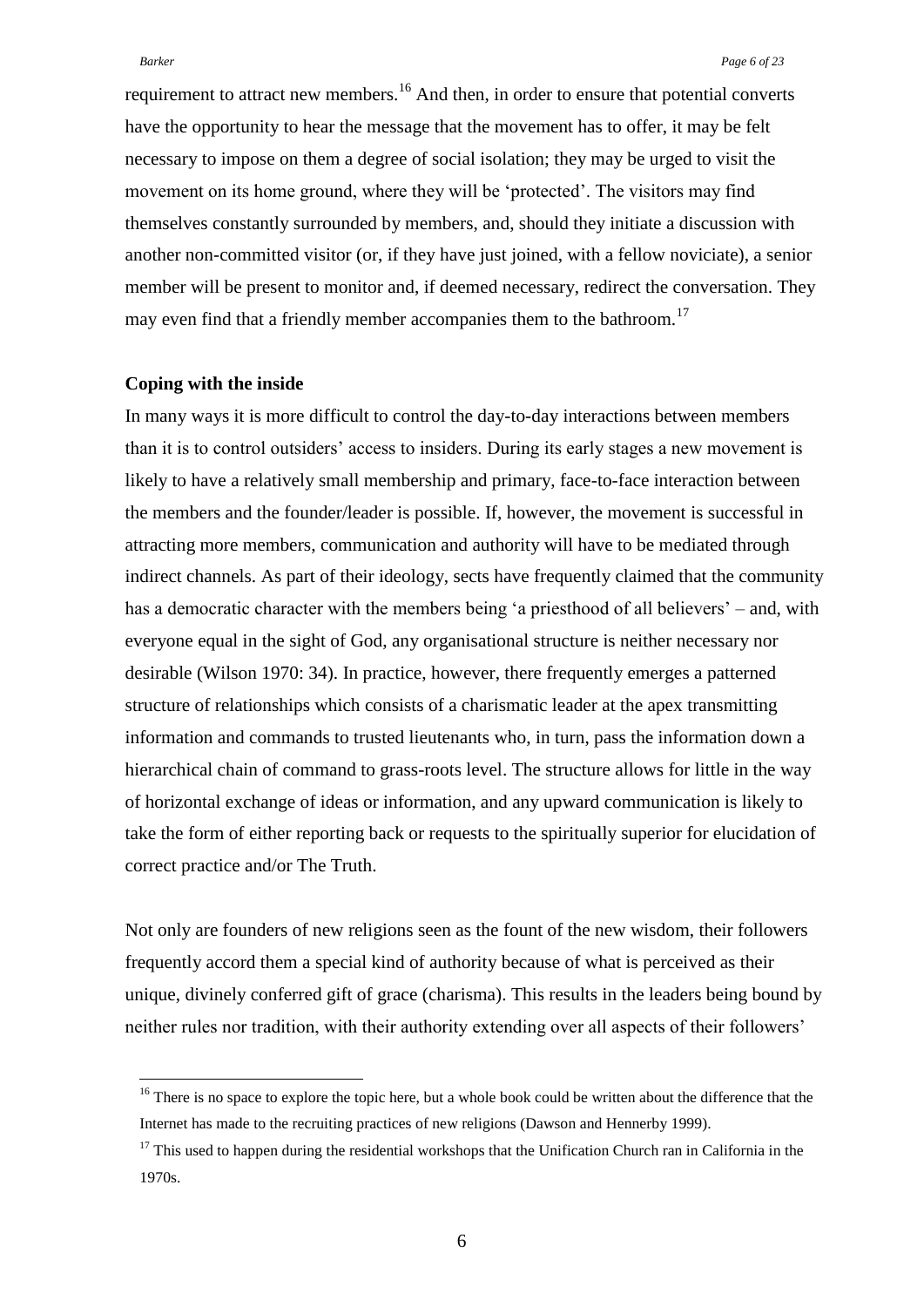lives – from, for example, pronouncements about what kind of clothes the followers should wear, and what kind of food they should eat or not eat, to where they should live and whom they should marry. It follows that charismatic leaders are unpredictable and are not accountable to anyone – except, perhaps, to God. While all kinds of authority figures can frequently persuade others to perform actions that they would not otherwise perform,  $^{18}$  God's seal of approval being stamped on the charismatic leader adds an extra dimension to the authority s/he wields. One does not question such authority.<sup>19</sup>

The hierarchical authority structure helps to formalise relationships between those above and those below. Members are expected to obey those above them, and are unlikely to demean themselves by confiding in those below, whom they are expected to monitor on a constant basis. Obedience to the leadership is supposed to be unquestioning to the extent that there is (as in the military) an ethic that loyalty is expected even if the immediate leader (officer) is wrong. If, the argument goes, everyone were to do whatever they as individuals felt was right then nothing but chaos would result. Much better to let God (or someone in a position of top command) correct the person making the mistake and keep the strength of the group intact.

#### **Divide and rule**

<u>.</u>

One of the more hazardous challenges for the leadership comes from the potential development of strong social bonds between members of the same horizontal level in the hierarchy. A familiar method of preventing the formation of dissident small groups is to 'divide and rule'. This may involve regular transfers between centres or even countries, thereby breaking up groups that seem to be exhibiting a degree of independence that threatens to disrupt the smooth implementation of the leader's wishes.

Couples may be prevented from developing too close a relationship at the expense of loyalty to the leadership or the group as a whole. One way is to ensure that unmarried members of the opposite sex cannot be in each other's company without the presence of a chaperone,

<sup>&</sup>lt;sup>18</sup> As Stanley Milgram (1974) and others have illustrated, there are some people who are particularly prone to obey those in positions of authority, whatever the consequences might be – even, on occasion, when they are told to do something that involves threatening an innocent person's life.

 $19$  It is, however, important to recognise that authority (that is, power which is accepted as legitimate) relies on a two-way relationship. Unless followers perceive and acknowledge their charisma, such leaders can achieve nothing (Barker 1993).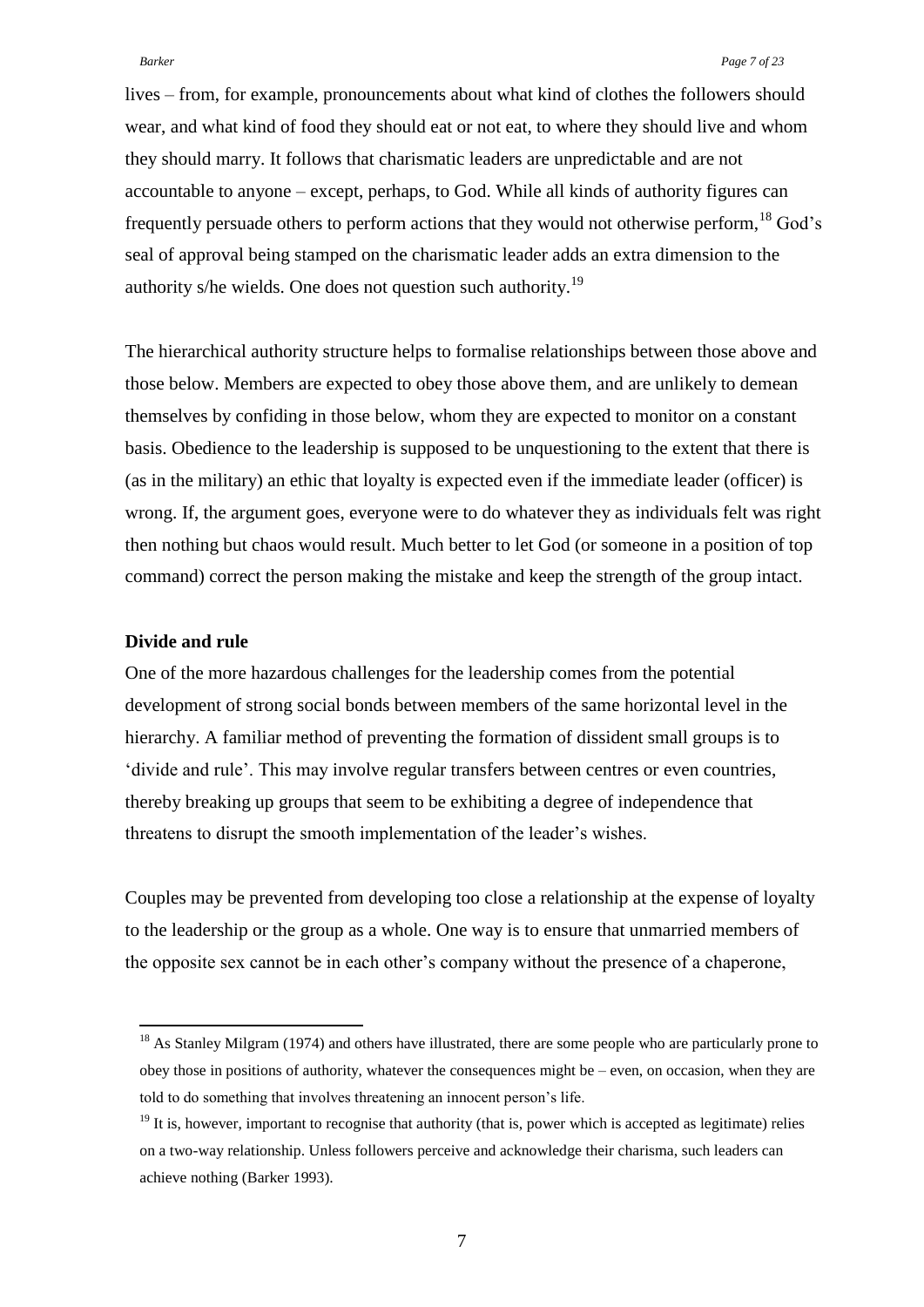another is to send one partner in a marriage away on a mission.<sup>20</sup> In some groups there is a strict enforcement of celibacy.<sup>21</sup> Another ploy is the constant exchange of partners, whether this be wife swapping or regular mass orgies.<sup>22</sup> Sometimes a leader has instituted divorce and remarriage to a more reliable partner;<sup>23</sup> sometimes the leader has chosen partners who do not even speak the same language and/or who have little, apart from their devotion to the leader, in common: $^{24}$  sometimes marriage partners have been encouraged to fantasise about their relationship as being really with the leader or even with Jesus, thus minimizing the dyadic focus of a relationship by transforming it into a vehicle which reinforces the leader's authority.

A variation on the practice of separation between sexual partners is the promotion of a worldview in which women are not expected to have opinions about ideological or political matters, let alone voice any thoughts they may have on the way in which the movement operates. Or, to take a slightly different approach, children may be taken away from their parents either altogether or for much of their socialisation, thereby reducing the likelihood of the growth of strong family ties or of the transmission of alternative worldviews to the next generation but, rather, fostering the growth of strong community loyalty.<sup>25</sup>

Even when a friendship is struck up between members, the friends may have to be very careful about what they confide to each other. It is not only those who are in positions of authority who contribute to the control of the movement through reporting disruptive elements to the leadership. It may be part of the ethos that each member is expected to ensure that their peers are not undermining the integrity of the movement by straying from the official beliefs or not behaving according to the expected norms – and this, it is maintained, is for the sake of the miscreant as much as for the group itself. Occasionally, as in

 $20$  Both these methods were employed by the Unification Church in the 1970s.

 $21$  This applies to the Brahma Kumaris, and in ISKCON sex is not meant to take place except for the procreation of children within a marriage, so couples who do not want children are expected not to consummate their marriage.

 $^{22}$  Synanon provided an example of the former, the Rajneeshees (later Osho lovers) of the latter.

 $23$  A practice that is reported to have occurred in Sahaja Yoga.

<sup>&</sup>lt;sup>24</sup> Again the Unification Church provided an example with the 'Matching Ceremonies' arranged by Sun Myung Moon in preparation for the Blessings or mass weddings – a practice that has been replaced by more familiar forms of arranged marriages involving the parents of prospective couples.

<sup>&</sup>lt;sup>25</sup> See Palmer (1994) for some of the ways women are treated in NRMs and Palmer and Hardman (1999) for some of the ways children are raised in the movements.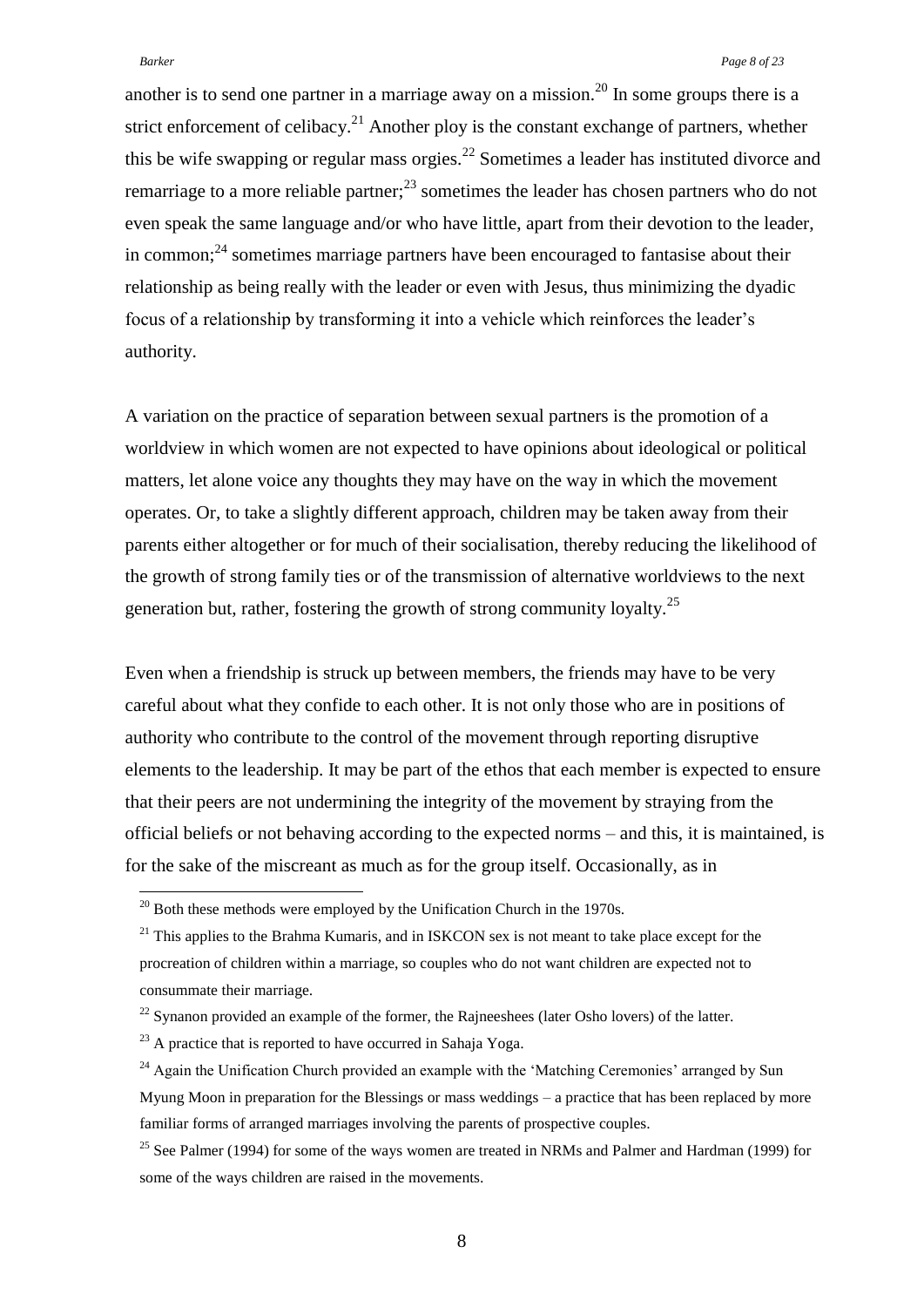Rajneeshpuram, electronic surveillance has been introduced to enable the policing of even casual comments passed between members (Milne 1986).

None of this is to suggest that individual members do not question the authority of their movements – they clearly do, which is one reason why there are so many ways in which the leaders try to control any questioning. But there can be little doubt that one of the most effective ways in which the movements operate control is through peer pressure. Experiments by Solomon Asch (1959) have shown how people can come to doubt the experience of their own senses when everyone else in a particular situation appears to 'see' something different from them. How much more can this be the case when it is not the relative length of a straight line (as in an Asch experiment) but the correctness of a theological tenet which is at issue? However, as Asch also shows, it only needs one other person to 'see' what the subject sees for the latter to be given the courage to admit to seeing the same as that other one person – which explains why the formation of partners and friendships can be seen to pose such a threat to group solidarity.<sup>26</sup>

When members of a movement find themselves in a situation in which they have doubts about the truth of a belief or the correctness of an action, and it appears that these doubts are not shared by any other members, there are various possible outcomes. As we have seen, one is that the doubter reaches the conclusion that he or she is wrong and the group right. Another is to suppress the feeling or to put it in a 'pending tray' to be taken out and examined at some future (probably unspecified) time. Yet another response is to move to the margins of the movement where, while remaining protected from the demonised Babylon that lies beyond the boundary, the doubter can escape the intensity of total involvement – it is, after all, possible that he or she still accepts other aspects of the movement's beliefs or practices, and/or perhaps the doubter has developed a dependence on the movement through fear or gratitude or a complicated combination of emotions, experiences and friendships.

It is also possible that the doubter will, sooner or later, decide to make a complete break with the movement and return to the outside world, perhaps without discussing his or her doubts with any of the other members. However, so long as individual doubters decide to stay in a new religion with a dichotomous worldview and a strong authority structure, they are likely

<sup>&</sup>lt;sup>26</sup> Wright (1986:149), in a small-scale study of the Unification Church, ISKCON and the Children of God suggests the dyad may evoke a stronger commitment than the group.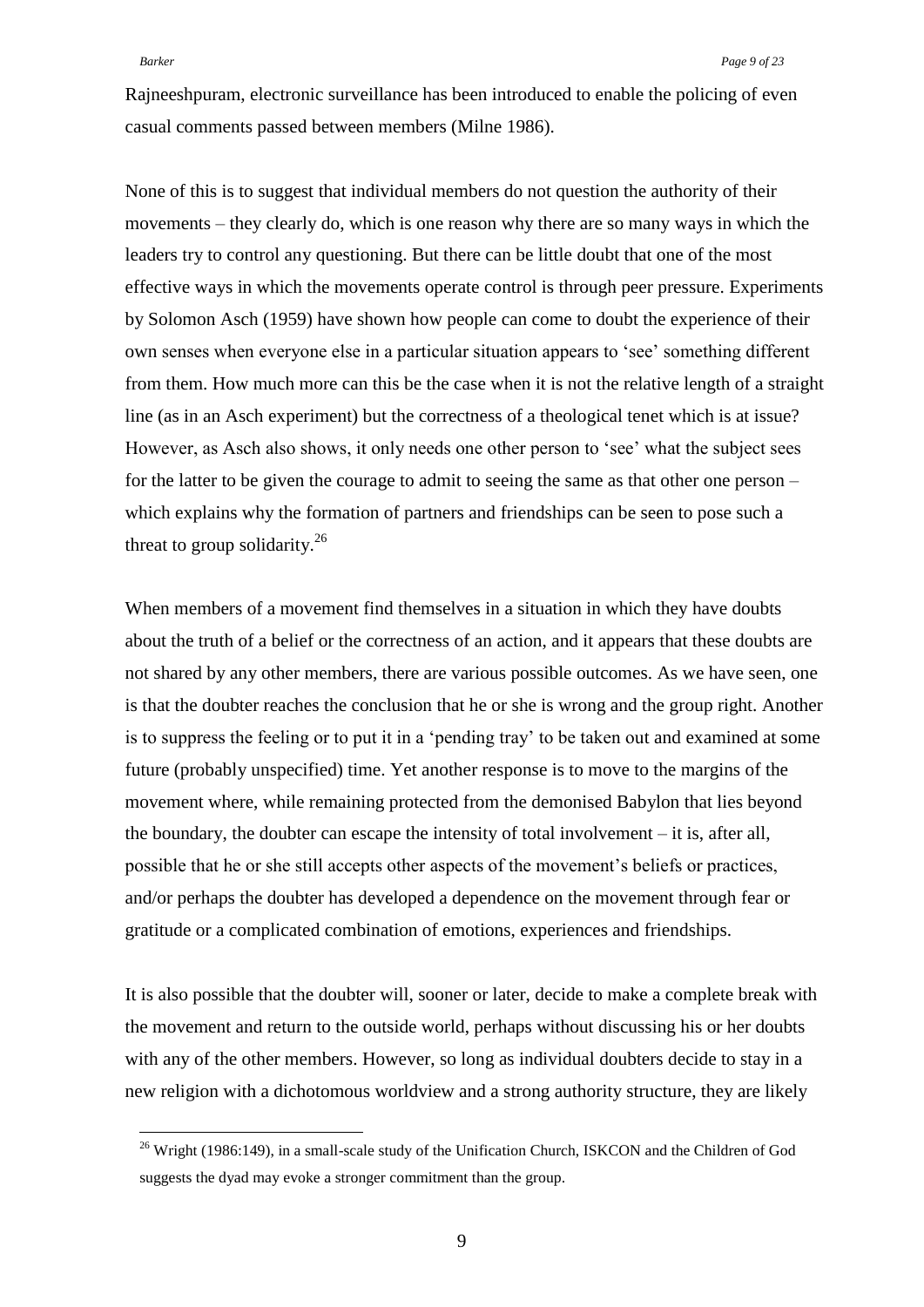to remain silent or continue to pay lip service to what is communicated from the top of the hierarchy, and thus to reinforce the peer pressure on others (who may be harbouring similar concerns) to appear to accept The Truth and to go along with the movement's practices.

None the less, there have been doubters who have been courageous enough to test the waters by voicing their opinion – perhaps setting up a small resistance movement, which might even publish its own underground periodical. Such moves have, however, tended to result in repression in one form or another – and possibly the expulsion (and demonisation) of the ringleaders and others who refuse to return to the fold. Occasionally this has led to schisms when dissidents have left *en masse* to form their own new group.

It should, however, be stressed once more that control of information is never complete and all manner of new challenges are likely to surface,  $27$  making it necessary for the leadership continually to reassess the situation and, when necessary, introduce new measures to reinforce its authority – or, eventually, to decide to accommodate to the changing membership and/or outside society.<sup>28</sup>

#### **The new challenge of the Internet**

1

As already intimated, the arrival of the Internet has introduced a multitude of changes in the life of most religions in the West and elsewhere around the world. It might be thought that the advantages for new religions that want to disseminate their alternative worldviews would be considerable, and indeed, there certainly are advantages. But these same advantages extend not only to their competitors, but also to their opponents – and while the movements can present outsiders with the information that they wish others to know about them, the rest of the world can introduce not only non-members but also the movement's members to alternative sources of information about the movement and its leadership.<sup>29</sup>

 $^{27}$  One such challenge has been the arrival of social scientists researching the movements (Barker 1995b).

 $^{28}$  This is especially likely to occur with the arrival of second and subsequent generations being born into the movement (Barker 1995a).

<sup>&</sup>lt;sup>29</sup> No attempt is being made in this paper to distinguish between the accuracy or inaccuracy of the content of any knowledge/information available to members. The relevant distinction for the present purpose is between knowledge/information that the leadership wants and that which it does not want the membership to receive. The distinction between knowledge and information is one of degree, information being more particular while knowledge extends to a general perspective or understanding of social reality.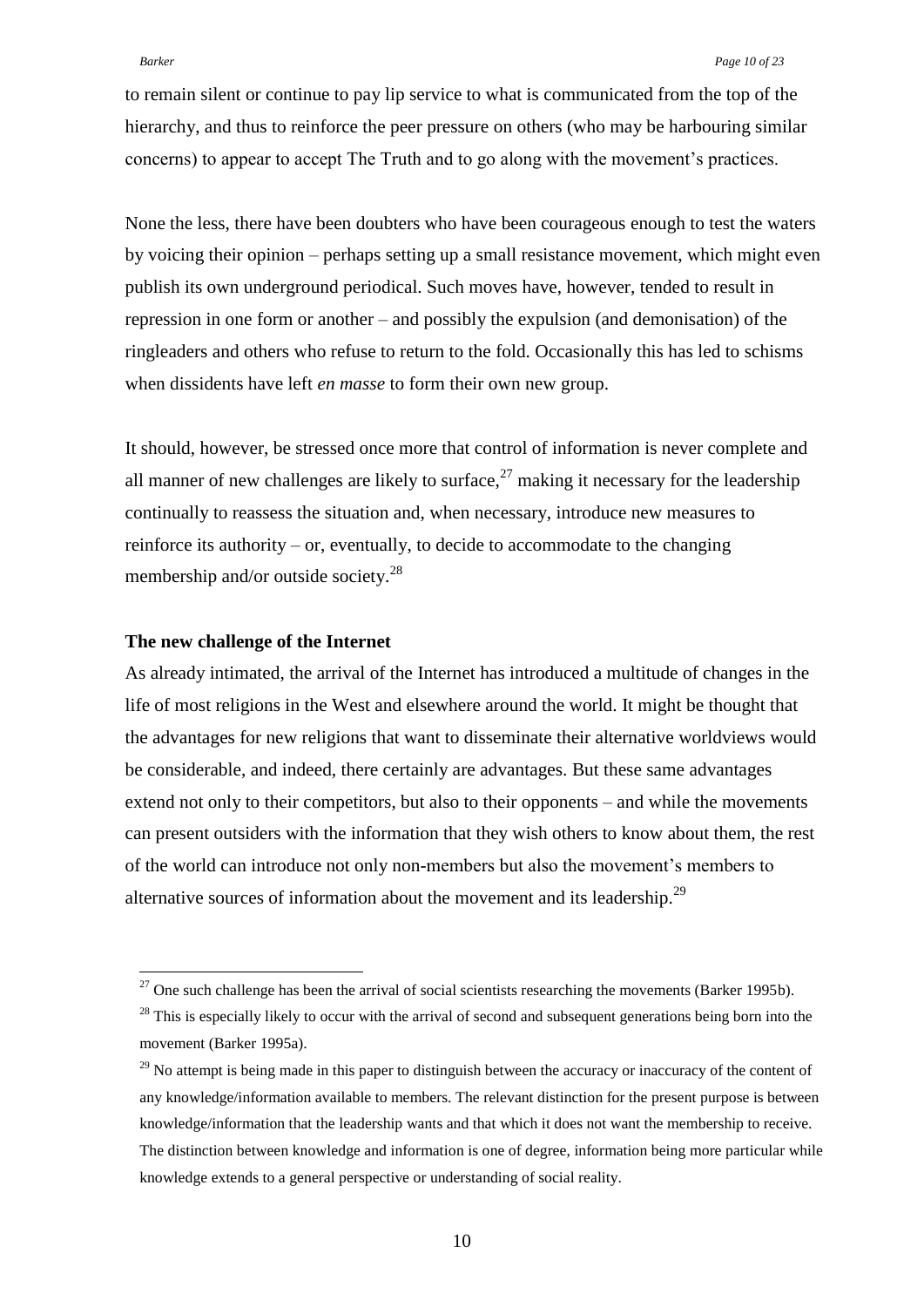The rest of this paper is concerned with the challenges posed to those features of new religions (as I have outlined them in ideal typical form) in so far as the Internet enables members to obtain alternative information, both from the outside world and from unofficial sources within the movements themselves.

Assuming that members have access to a computer connected to the Internet, there are several ways in which they can access new knowledge. It may be by looking at the range of non-interactive information presented on websites, including the 'anti-cult' and 'counter-cult' sites that attack the practices and beliefs of NRMs.<sup>30</sup> It may be by participating in or lurking<sup>31</sup> on a message board or in a chat room where a discussion is being conducted about the NRM. It may be by subscribing to an email list or simply through one-to-one communication by email.

#### **Undermining the plausibility structure**

First, and most obviously, the Internet offers a new *content* to the available knowledge, or (to use the language of Berger and Luckmann (1967)), new additions to 'everything that passes for knowledge' in the social reality that confronts the individual – including not only new information that claims to be of a factual nature, but also opinions, values and, perhaps most importantly of all, questions. This new information can alter the general perspective of the members in much the same way that turning a kaleidoscope can introduce a new patterning that alters the entire gestalt of the picture one perceives. By doing so, the 'plausibility structure' or social base required for maintaining the 'esoteric enclave' or 'sub-universe' that the movement offers its members is undermined (ibid: 104-5; Berger 1967: 45).

Next, the new *medium* by which the information is communicated can introduce a radical

 $30$  Of course, religions vary in the number of sites (if any) that they maintain, and the degrees of sophistication of these sites, which differ in such details as how user-friendly they are and in their use of menus, graphics, their incorporation of sound, video, different languages, personal websites and so on. They also vary in the degree to which they cater for members and/or for non-members, the openness of their sites and extent and method of control of access by non-members. Some offer interactive learning; some offer on-line services, including ritual participation. Some can be picked up through numerous key words on numerous search engines; others are hard to find if one does not know what one is looking for. Some of the religions' opponents may be successful in getting their own sites higher on a search engine's lists than the religion itself. Some feature in scholarly sites, others do not. Some respond to negative claims that are made about them on other web sites; others treat their opponents with a lofty disdain.

 $31$  That is, observing without making one's presence known.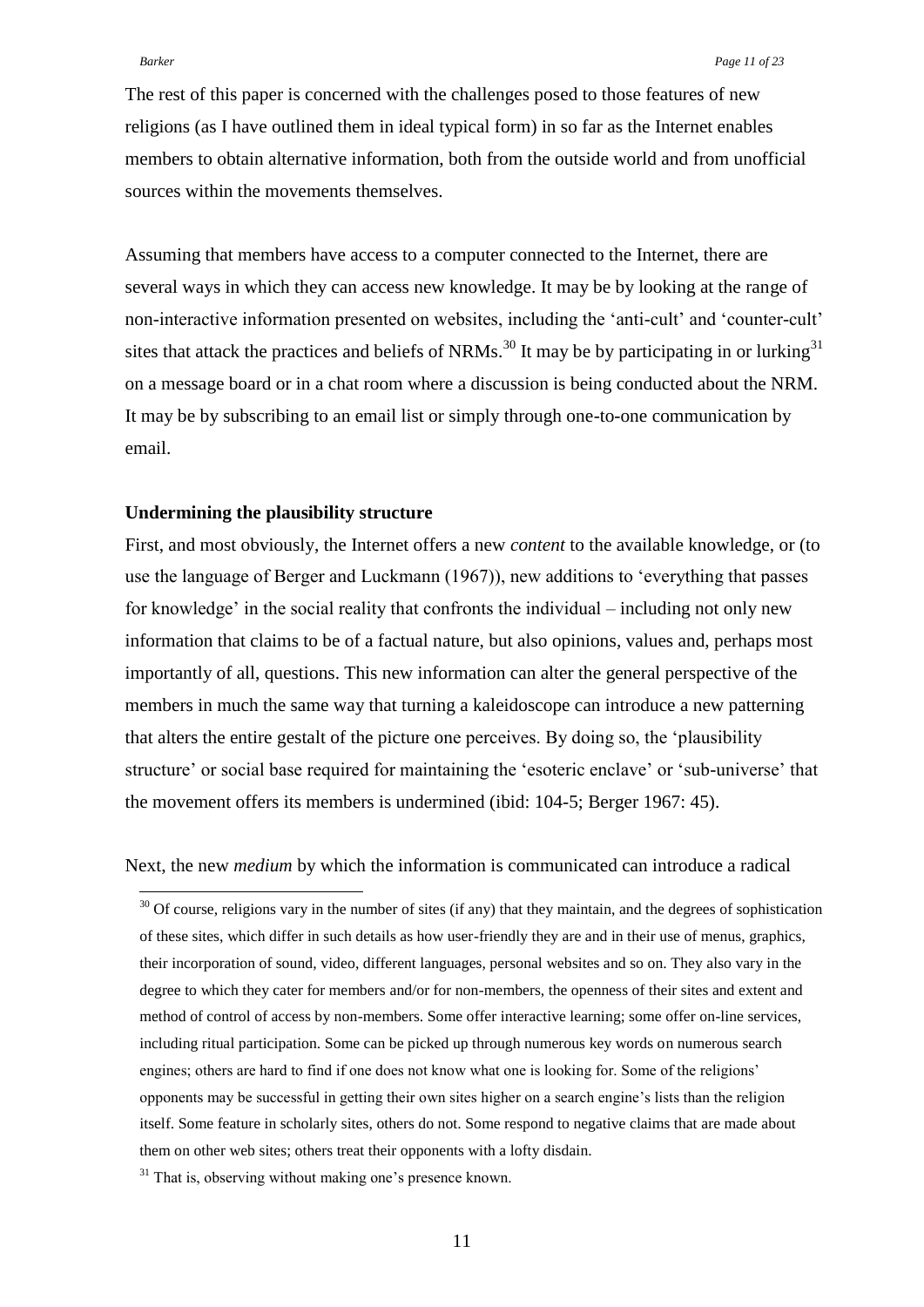*restructuring* of the internal functioning of the movement.<sup>32</sup> On the one hand, the medium can permeate and thus weaken the boundary between the movement and the outside world, thereby blurring the distinction between 'them' and 'us'. On the other hand, information that is communicated directly within a horizontal network of members, rather than being channelled down the vertical hierarchy, poses a radical challenge to the restrictive control imposed by the leadership.

Most of the controversial NRMs that have been attacked in the media have provided responses for their members to many of the accusations that have been made against them. It is unlikely, however, that all the members will have been prepared for all the skeletons that the movement will have locked up in its cupboards but which their opponents provocatively dangle on a hostile website. Such information need not by itself result in an individual member doing anything that would undermine the movement as a whole. S/he may react, on the one hand, by assuming the information was false, or, on the other hand, by deciding to leave the movement. But once the information is *spread* (and is known to have spread) among several members, the situation can change quite dramatically. For this reason, it is the interactive aspects of the Internet that can pose the greatest threat to a movement's status quo.

In other words, a shift in the position of individuals is of interest to the undermining of a social plausibility structure only to the extent that it involves and/or leads to shifts in relationships. It is then that one can observe the movement, rather than particular individuals, undergoing a radical change. $33$ 

#### **Horizontal interaction**

<u>.</u>

Access to email is not always easy, but it provides a safer means of communication between separated friends than letters, which can be intercepted, or telephone calls when someone else might be at the other end and, perhaps, monitoring what is being said – quite apart from their being an expensive method of contacting people in another country. The individual member may obtain, say, a Hotmail address employing a pseudonym and either visit an Internet Café

<sup>&</sup>lt;sup>32</sup> There are ways in which this discussion might be approached along the lines of Marshall McLuhan's (1964) aphorism that the medium *is* the message, but I not wish to go so far as to suggest that what is communicated is of less importance and of less power that the media themselves.

<sup>&</sup>lt;sup>33</sup> Of course, a movement exists only in so far as it consists of individuals, but a social group has properties that are not reducible to the properties of the constituent individuals, and it is such features of the social group in which the sociologist is interested.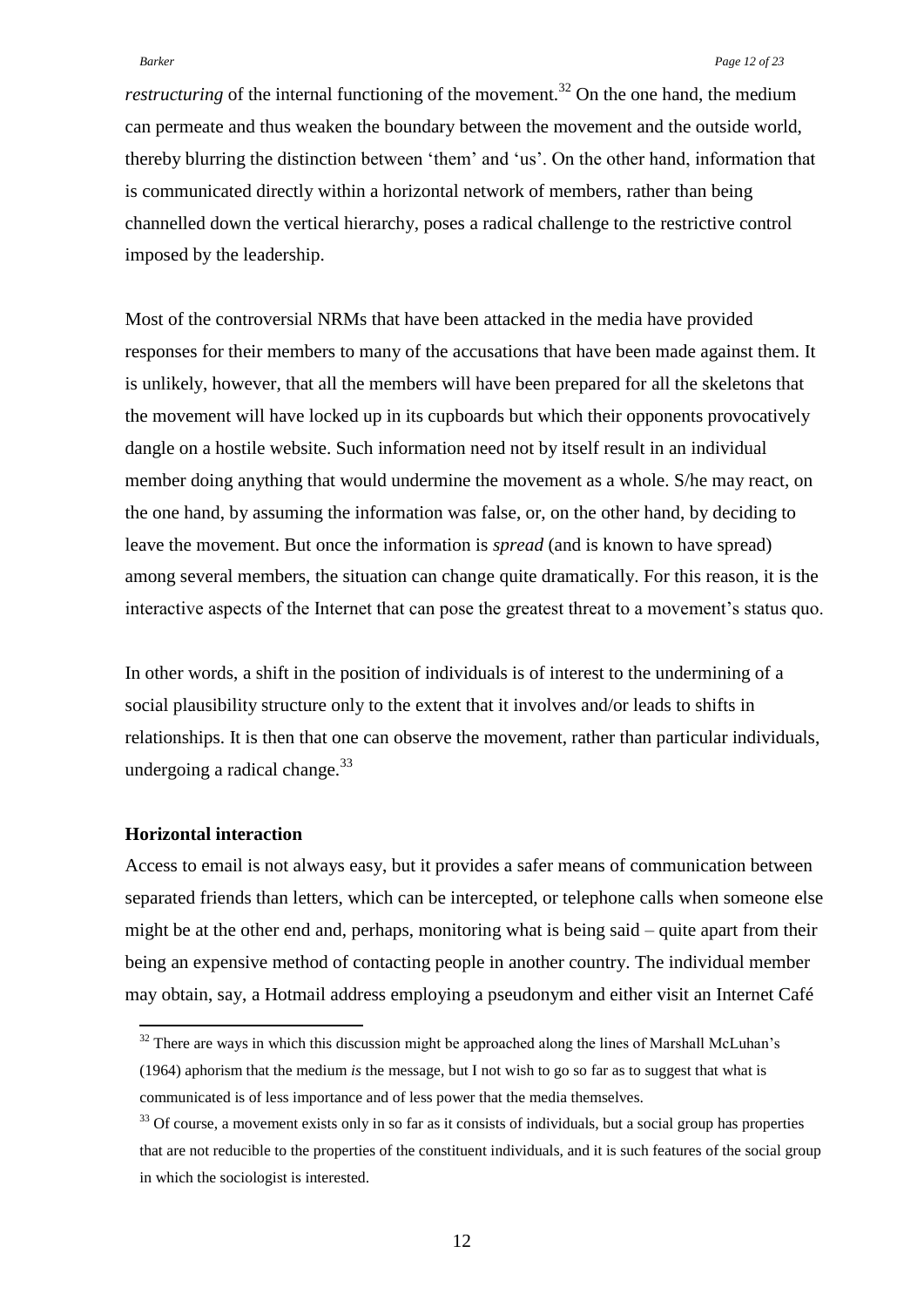or use a private computer when no one is watching, carefully deleting the evidence. In this way, private contacts can be maintained with geographical distance no longer the barrier it was to confidential exchanges.

What has then frequently happened is that snippets of information and/or opinions have been forwarded to other trusted friends and, eventually, a network has been built up in which gossip is exchanged, ideas thought through, and opinions tested. Then, once a critical number of members are communicating with each other in this way, a more formal email list or discussion group on which the exchanges can continue might be created.

There are numerous variations of the scenario in which horizontal networks form and develop at the margins of the movement. One such variation involves communication between young people who have grown up together in the movement.<sup>34</sup> They will have learned who are the likely 'moles' and who can be trusted to keep the secrets of their own 'peer-group sub-sub universe'. Thus, in some ways, the second generation may have developed a protective barrier against the stringent controls to which their parents will have been subjected<sup>35</sup> – they, unlike the converts, will have a ready-made *group* constituency, rather than being a *category* of isolates with, merely, the potential for group formation.

#### **Permeating the boundary**

<u>.</u>

Some chat rooms and message boards are carefully monitored; in others, there appear to be no restrictions on what anyone can say – and anyone can say it. Some are restricted to current members, and these may include or exclude those in the hierarchy and/or from different cohorts. Others are open to (perhaps founded by) former members. Yet others embrace complete outsiders.<sup>36</sup> Sometimes access is possible only with a secret password; in other situations anyone who manages to discover the electronic address can join in.

In these electronic networks there is no preordained status distinguishing participants and deciding who can say what. Pseudonyms can be used and new personalities assumed – neither sex nor age need be revealed. Even the boundary between 'them' and 'us' may be

 $34$  Children, unlike converts, cannot be expelled if they question beliefs or practices.

<sup>&</sup>lt;sup>35</sup> There are, of course, various other ways in which one might see second-generation members as being more easily 'socialised' into the movement's worldview. That, however, is not the subject of this paper.

 $36$  It is by no means rare nowadays for social scientists to lurk in front of their computer screens as part of (or even all of) their 'field work'.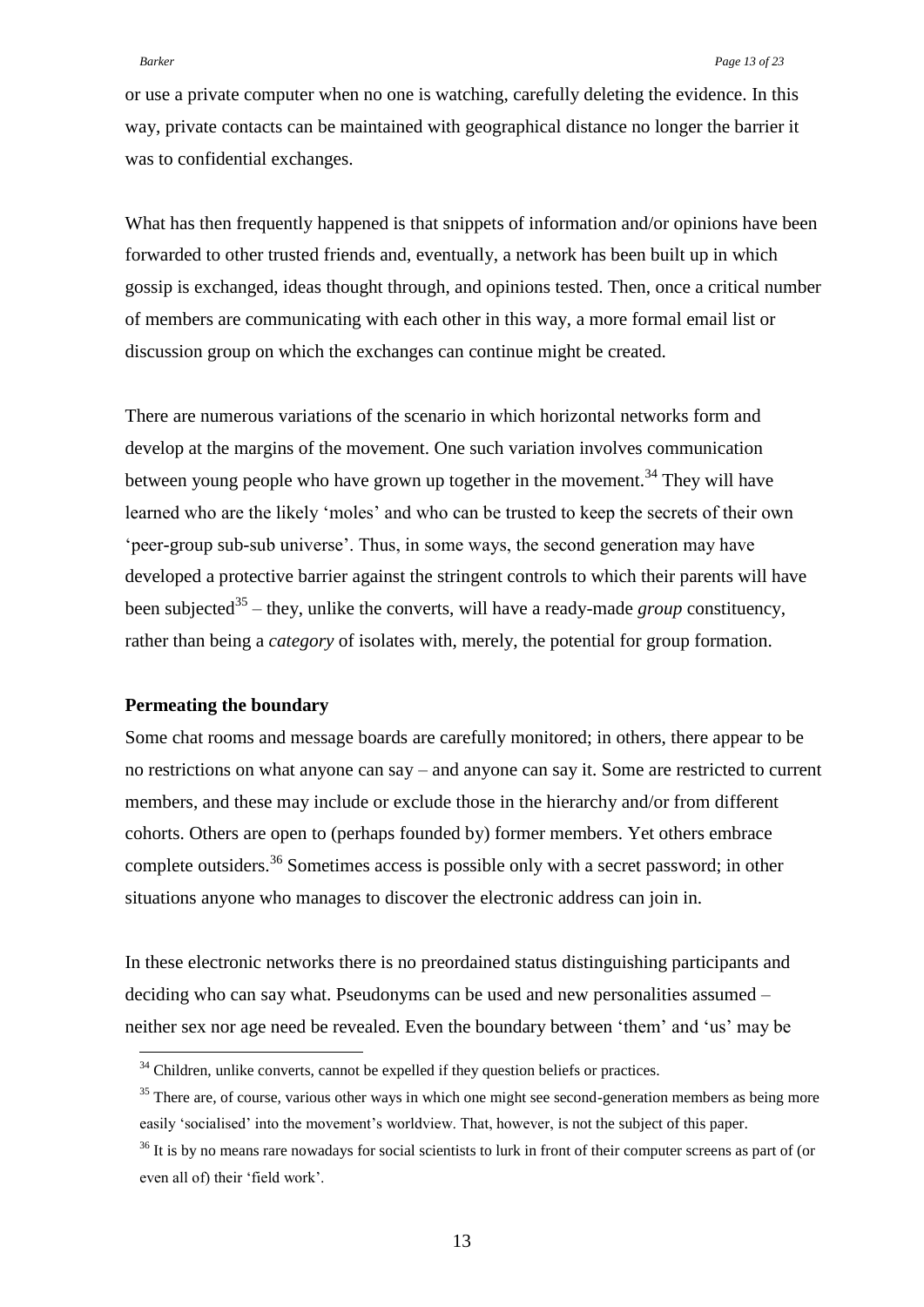ignored. It is here that, rather than merely receiving The Truth in the form of wisdom and instructions, there is a genuine possibility for there to be a community of equals. Tentative innuendos can be picked up and elaborated, gossip can flow around the world in no time at all to be denied or confirmed – or both, but the criterion for assessing its truth is no longer an official pronouncement from above – it can be an assertion from the member who was there, or the confession of the former member who was involved in the plot, provided a false alibi, or was asked to fudge the accounts.

While the occasional underground newspaper in the past has criticised second-level leadership, $37$  it was unlikely to question the charismatic leader. On electronic discussion groups, however, exposés, and even the ridiculing of leaders is not uncommon.<sup>38</sup> Scandal once it is on the net is difficult to contain - whether it concerns the sexual proclivities of Sai Baba or Roman Catholic priests, the accusation can spread like wildfire - no longer a hushed whisper but a literal broadcast.

Discussion can swerve in almost any direction. Anxieties may be taken out of the 'pending tray' – possibly by someone else bringing up the repressed topic, but also by the individual who has longed to ask but never dared, fearing possible punishment for being so stupid, doubting or disloyal. No longer need doubting individuals feel that they are the only ones with questions to ask; no longer need they feel afraid to risk exploring misgivings or disaffection. The woman who has felt guilt at her resentment that men are given the credit for the work she does finds other women who have been harbouring similar feelings. The teenager who was sexually assaulted and never dared admit it, finds that others have undergone similar ordeals.

Of course, not all members will be affected in the same way. Those who had already some concerns are likely to have these confirmed by what they find on the Internet. Others, who do not accept the gossip at the time, may, none the less, have the seeds of doubt planted in their minds and become more open to questioning and alternative views in the future. While some

<sup>37</sup> For example, one such periodical, *The Round Table,* circulated within the Unification Church for a short time, but although the actions of second-level leaders were questioned, I never read any criticism of Moon himself.

<sup>&</sup>lt;sup>38</sup> Stories about the Moon family and the sexual exploits of Moon himself have been discussed at length by Unificationists on both closed and open discussion groups – and there have been graphic descriptions of the sexual practices of the late David Berg by former members of The Family.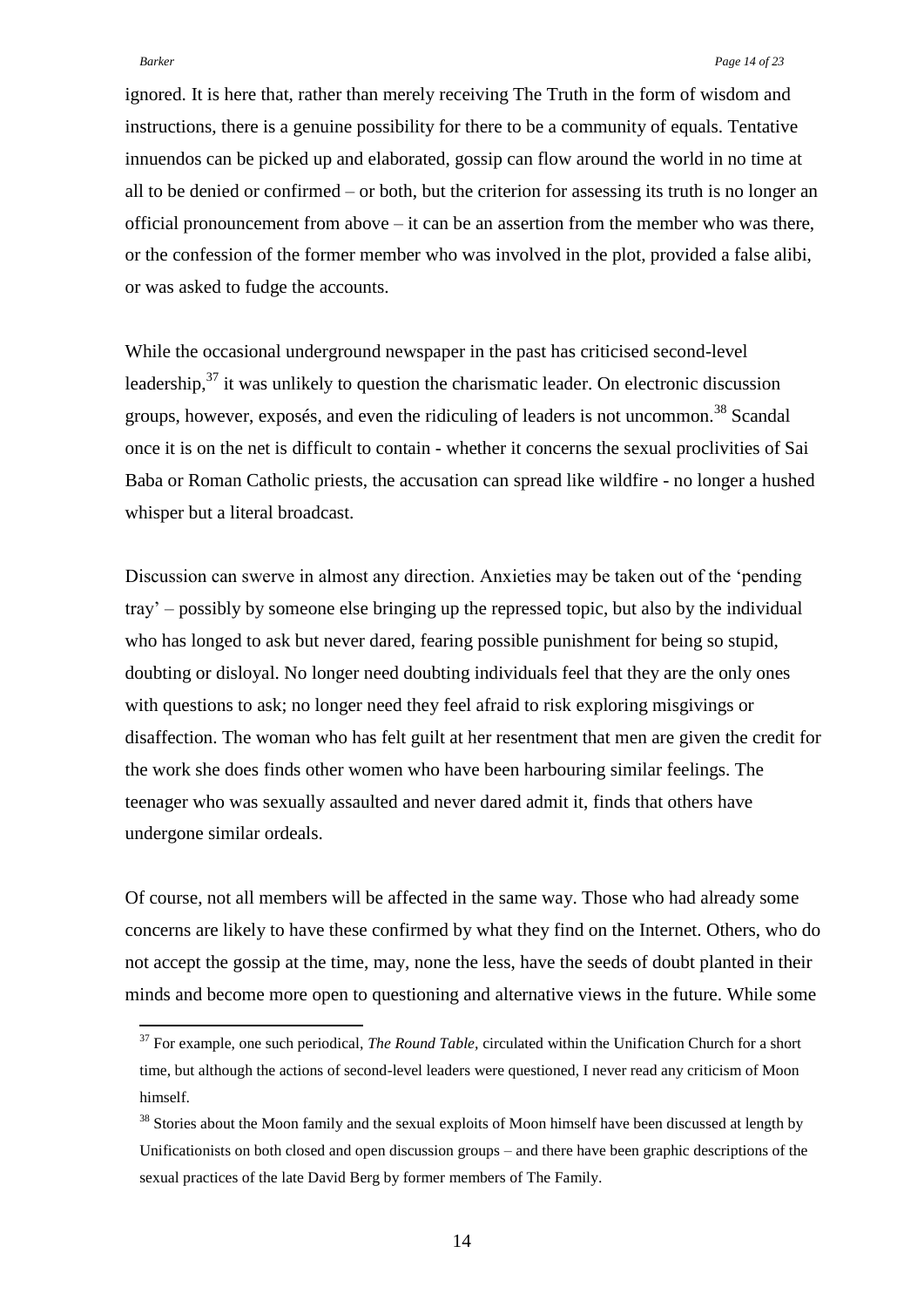will air their doubts, without identifying themselves,<sup>39</sup> others 'come out of the closet' and openly contribute to the new 'universe of discourse'. The very variety of positions one can find will, in and of itself, undermine the homogeneity of the group that the leadership has been so anxious to preserve.

#### **Former members**

1

While it is true that some of those who have left an NRM have been deprogrammed, sought refuge in and/or contributed to the so-called anti-cult movement, many, indeed the vast majority of former members, have not done so. Some, especially those who had not been in the movement for long have just slipped back into 'normal society', but others have had more difficulty in adjusting to life on the outside and may miss much of the idealism or friendship that they encountered in the movement.

The communication between the two 'sides' that has been facilitated by the Internet is far more subtle and effective in eroding the 'them/us' boundary than the heated exchanges that take place between members and their opponents, when each side is reinforcing a dichotomous world view. Old friends can continue their friendships and recognise that each may have a point of view to express, and, even if there is not total agreement, there can be agreement on some matters and agreement to disagree on others. The electronic discussions enable members to communicate with people who are familiar with the beliefs and practices of the movement, and who have shared, and perhaps still share, the same ideals, hopes, values and fears that they themselves hold. The former members have, however, concluded for reasons that they are eager to share with the members, that the NRM has not got all the answers and may even be counterproductive in bringing God's Kingdom on earth – or whatever the stated goal of the movement might be. The fact they have not experienced some terrible punishment provides just one more piece of evidence that the picture built up by the leadership may not be entirely reliable. Indeed, the former members may seem not all that different from the members themselves – they are merely people with similar interests on the other side of the divide.

 $39$  I have spoken to several members who have confessed that they had 'lurked' for a long time without revealing their presence on critical discussion groups, but continued to feel isolated from other members or their 'real' (as opposed to virtual) community – one such informant told me 'the computer was my only friend'.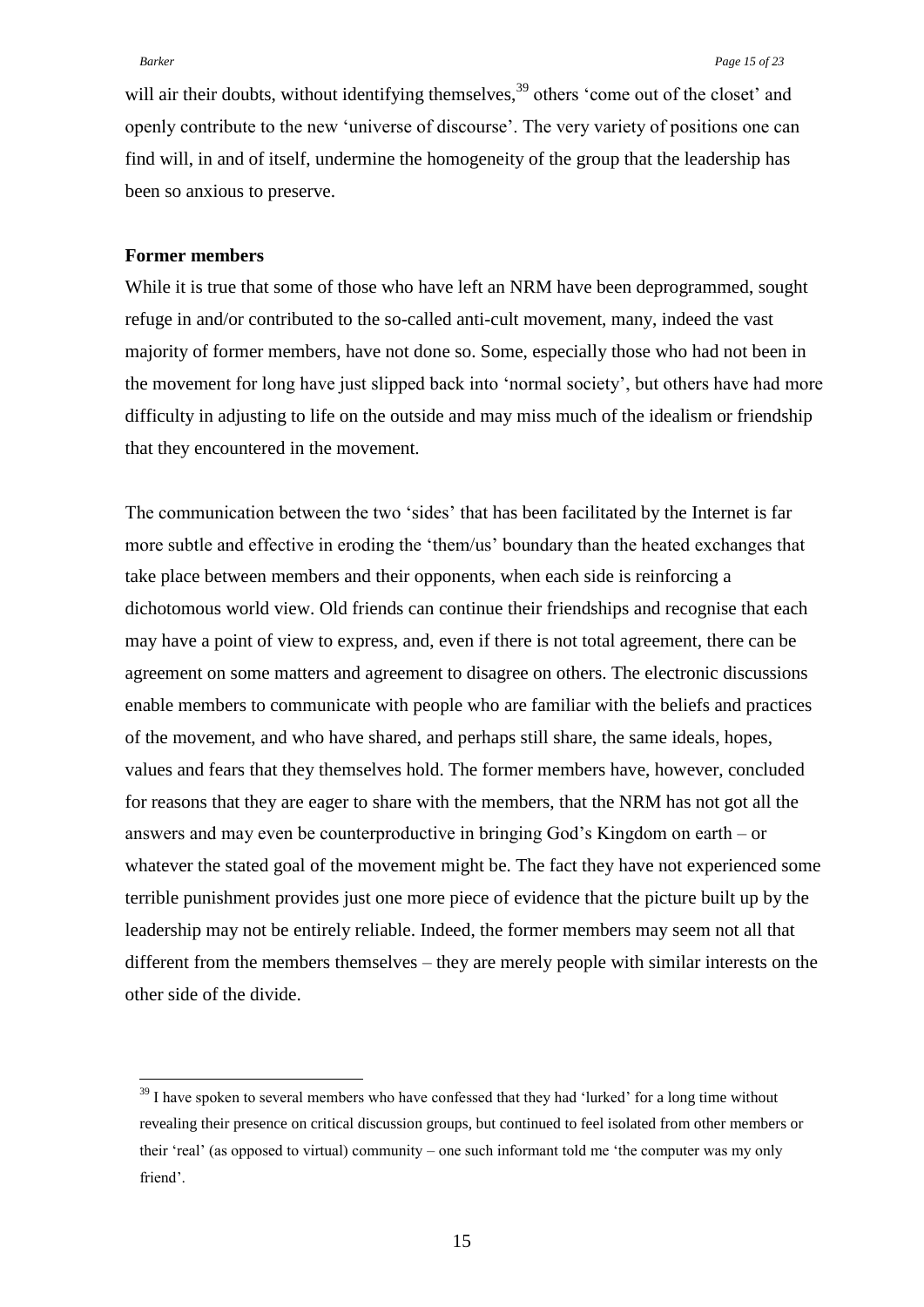One of the reasons that members have not left the more closed new religions is that they have feared that, having broken ties with the outside society, they have literally nowhere they can turn. Such fears can be experienced even more deeply if members have been born into the movement and know no one on the outside. If, however, it is possible to have contact with former members over a wide geographical area, then leaving the movement appears less of a jump into an unknown satanic wilderness, and the perceived difficulties of life outside the movement can appear less daunting. Former members may offer practical advice about how to succeed in the 'outside' society. Such advice might include suggestions about where to live (perhaps an offer to doss down on an erstwhile fellow-member's sofa for a short period); on how to get social security or work; on how to procure further education; or on how to take out a bank account.

On the other hand, members may no longer feel the need to leave as they may feel far more comfortable at the margins of the movement, knowing that there are other members asking similar questions and experiencing similar doubts. And, moreover, that they have a means of communicating with like-minded friends on *both* sides of the watered down boundary between the movement and the rest of the world.

#### **Controlling the Internet**

1

As one might expect, leaders who want to preserve the culture and structure of their NRM are not going be unaware of the problems that the Internet can add to their maintaining the invincibility of the movement's beliefs and practices, and various tactics have been employed in attempts to curtail the disruptive influences of the Web.

Just as some movements have placed an outright ban on radio and television, so has the use of computers been banned, sometimes being defined as 'of the devil'. As ever, however, attempts at censorship have on occasion increased the attractions of the forbidden for the curious. Other attempts to control potential damage are made by limiting the length of time that members can spend on a computer, or restricting what they can look at – either by fiat or by introducing special software that acts as a 'net nanny' and monitors and/or filters or denies access to particular sites or discussion groups.<sup>40</sup> Another method, especially when children

<sup>&</sup>lt;sup>40</sup> This can be more successful in some situations than in others - all the Japanese participants dropped out of one group's restricted discussion group overnight, but members from the same movement in other countries continued to communicate on the list.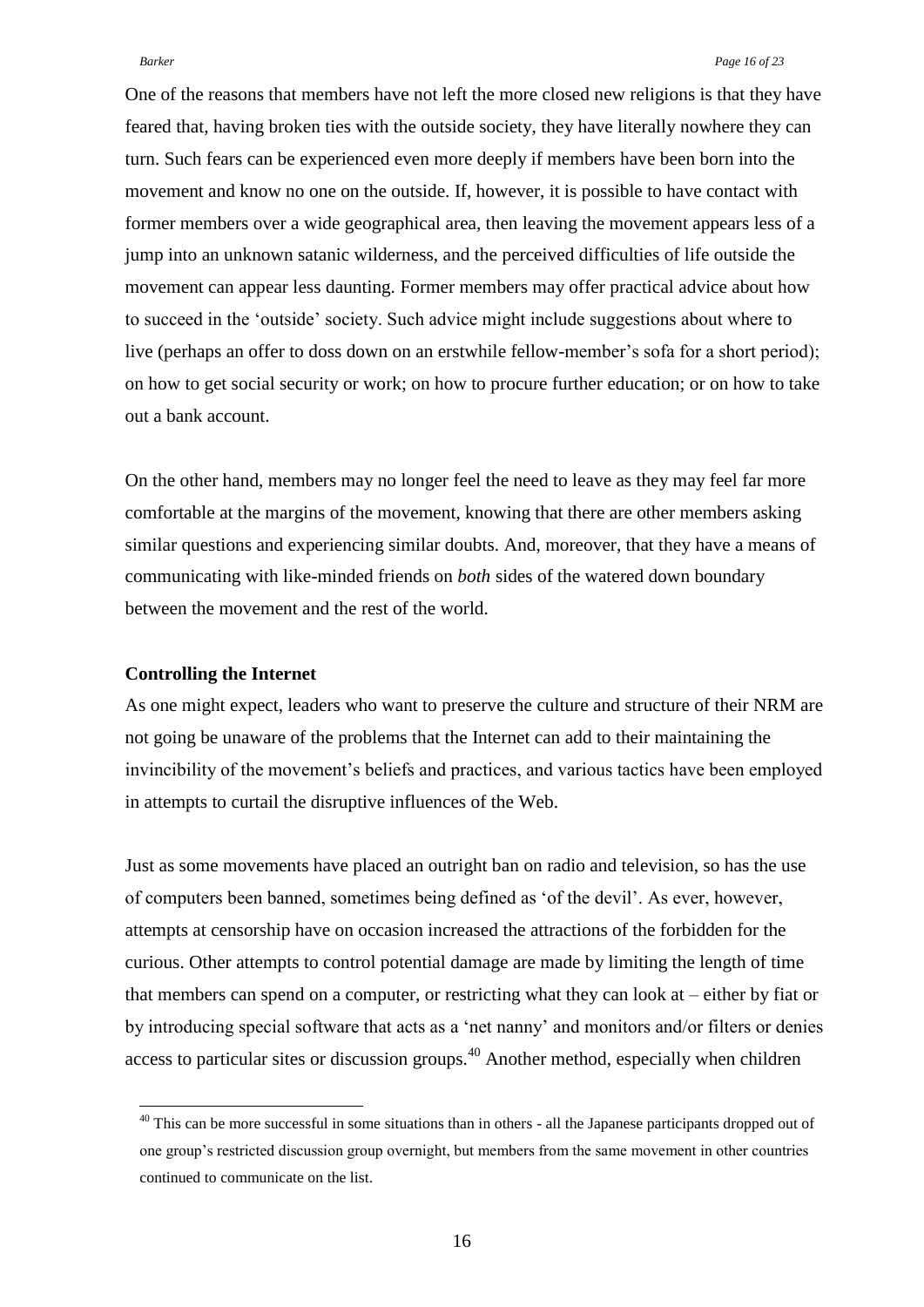are involved, is to allow use of the computer only when someone else in authority is present and can observe what is being accessed.

Then, of course, control can lead to counter control, and if the pressure becomes too great on a discussion group web-masters can introduce new passwords that are distributed only to trusted participants so that lurking leaders or tittle-tattlers are excluded from further discussion.

#### **Other consequences**

It would, however, be wrong to give the impression that the effects of the Internet are all in one direction. There is, indeed, a mirror-image version of the situation I have been presenting in this essay, for the Internet can be used to reinforce or even as the principal component in achieving an 'old-style' top-bottom control by the leadership. The fact that information can be transmitted instantly around the globe facilitates the reporting of intelligence to, and the receipt of directives from, leaders, who can thereby assemble an overview of the situation and not have to rely on lower-level locals making decisions based on partial information (of the situation) or understanding (of the movement's beliefs and goals). Although the advantages of a local understanding may well be lost in the process, the directness of the Internet bypasses the potential dangers of intermediaries adjusting the message through a form of 'Chinese whispers'.

Use of the Internet to exert control in a manner that might otherwise have been impossible can be illustrated by the 'cult career' of one young man who became involved with what has been termed an abusive, high-control religious group. James (not his real name) was a committed Christian who was studying linguistics at an Ivy League university, having decided to devote his life to translating the Bible to enable the Scriptures to be available to 'unreached people groups'. Then his brother introduced him to Tariq, a Pakistani evangelist who was recruiting students at Wheaton, a Biblebased college. James continued with his studies, but for the next two months he would join Tariq and others on the Internet on an instant messaging programme in a prayer service from 5.30 to 9.30 every morning and whenever he was not eating, at classes, or engaged in some other activity permitted by his new spiritual teacher.

On graduating, James went to live with the group, and soon he, his brother and a couple

17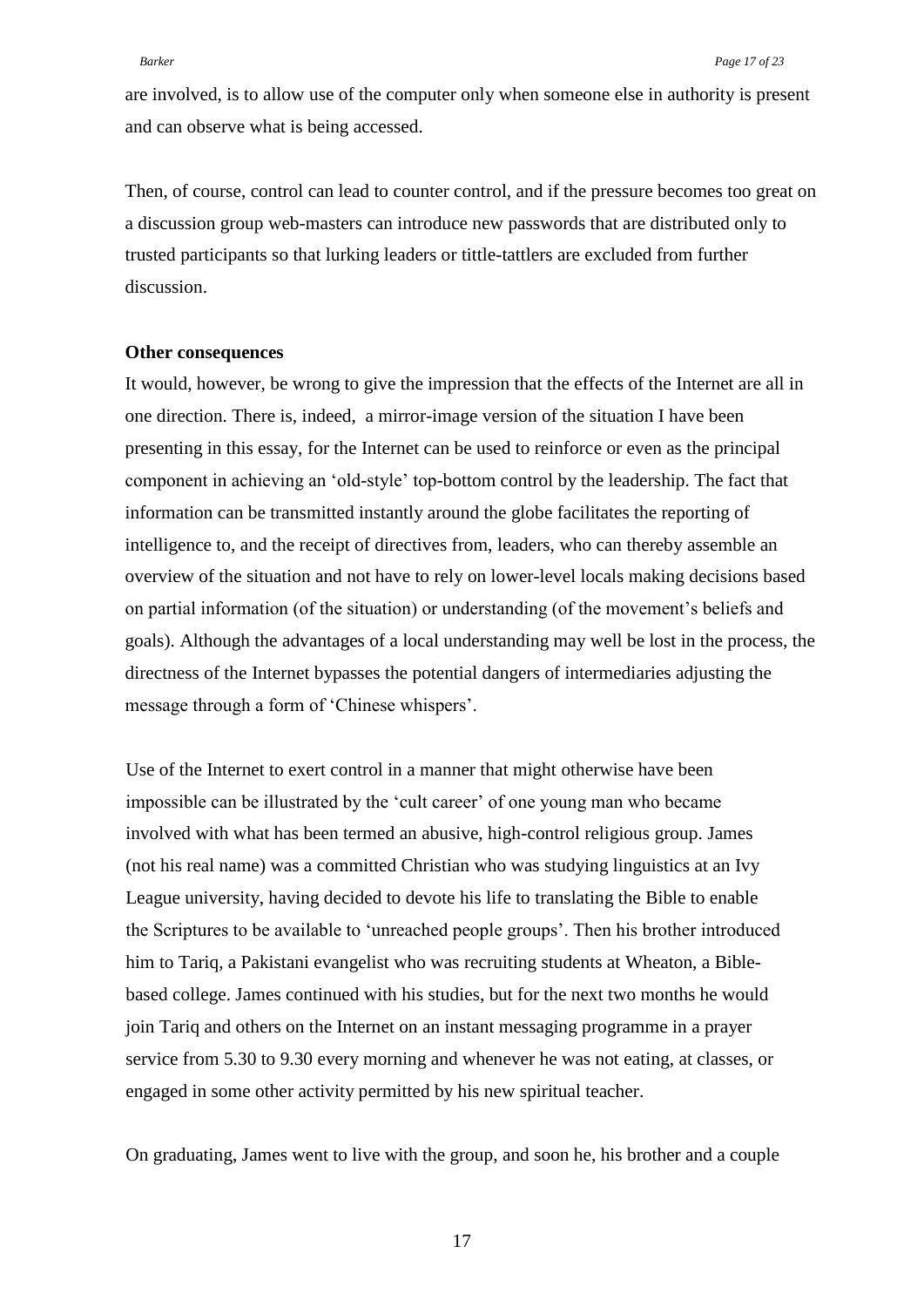of other members were sent to Pakistan on a two-month prayer journey.<sup>41</sup> Each morning they would email Tariq to tell him what they had been doing the previous day and to receive further instructions. The general exchanges were conducted with all four members gathered round the computer, but then Tariq would ask one of them to leave, or would address them on a one-to-one basis, finding out what the others had been doing and giving instructions for extracting forced confessions and administering punishments – which would include severe beatings as well as periods of fasting and/or isolation in the bathroom.

The remarkable thing was that the four never communicated to each other on a horizontal level - beyond discussing mundane matters - and some of them would even go beyond the dictates of their leader by, for example, suggesting that they did not need to stop their prayer vigil for lunch because God/Tariq would not want them to. None of the others would risk showing their lack of commitment by mentioning that they were hungry or did not feel that it was necessary. Even when not logged on, it would seem that the electronic medium created and preserved the image of the Big Brother omniscience and omnipotence of Tariq despite the fact that, physically speaking, he was literally half way round the world.

Of course, the effects of the Internet for NRMs are not confined to strengthening or weakening authority and communication structures. As already mentioned, the Web can provide a useful means of advertising the movements' wares. Internally, it has been used selectively to enhance home schooling, and to enable purchases to be made without going to (worldly) shops. One function that is of growing importance is the Internet's use as a medium for dating. Children brought up together in a communal situation tend to see each other as siblings. The Web provides a means of contacting a potential spouse elsewhere within the movement, thus lowering the risk that young people will leave altogether in order to find a partner. The Family is particularly interesting in the uses it has made of the Internet. Apart from the fact that their children all learn to use it at an early age for educational purposes, several of them have developed professional abilities in skills such as creating and maintaining websites. The movement also provides one of the most comprehensive electronic

 $41$  The belief being that by praying for eight or so hours a day, the spiritual atmosphere of the surrounding area would be enhanced.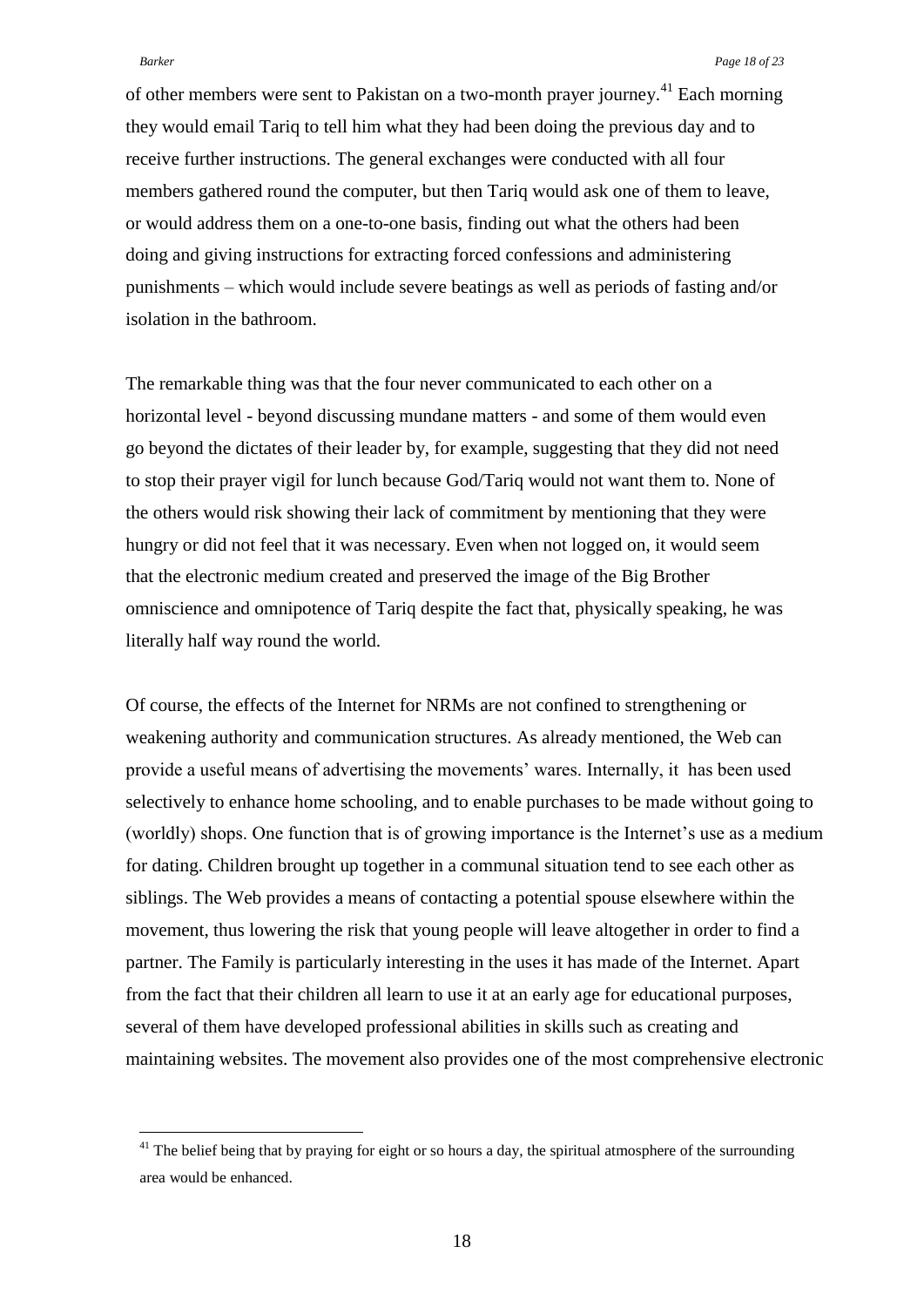*Barker Page 19 of 23*

religious news services.<sup>42</sup>

Furthermore, it should be stressed that, while the Internet may help to separate sheep from goats,<sup>43</sup> if the movement has reached a certain level of development the Internet can provide a push in the direction of denominationalisation.<sup>44</sup> Not all horizontal communication is necessarily disruptive, it can be perceived as integrative and leading to an enrichment rather than a fragmentation of a movement's culture (Horsfall 1999: 177). The Internet can enable the leadership to have access to a more honest appraisal of developments in which the movement is likely to flounder and those in which it might have the opportunity to flourish. Some of the leadership have started issuing responses to critical attacks on the Internet not merely through denial and/or suppression, but also by acknowledging mistakes and incorporating new approaches to the movement's beliefs and practices.<sup>45</sup> New structures have been introduced, allowing a greater degree of autonomy at the local level, and diversity of approaches have been celebrated rather than repressed – up to a point. There is always the danger of an excessively 'anything goes' *laissez faire* resulting in the original *raison d'être* being lost, which can result in schisms or an exodus from the liberalising movement.

#### **Concluding remarks**

This paper has attempted to indicate some of the ways in which new religions tend to face certain challenges that are not so pressing in older religions, and how the Internet can undermine some of the responses that they (the new religions) have traditionally used to maintain their alternative beliefs and practices. More specifically, it has suggested that a strong vertical authority structure, which controls the content of the culture from the top, and which encourages a dichotomous world view that includes a sharp delineation between members and non-members, can be undermined by processes enabled by the Internet. Furthermore, the Internet can provide an alternative source of information to that

<u>.</u>

<sup>42</sup> See [www.wwrn.org](http://www.wrns.org/)

<sup>&</sup>lt;sup>43</sup> Several movements have periodic 'purges' when questioning members are expelled or requested to move to a less involved level of membership – the International Churches of Christ provides an example of the former, The Family of the latter.

<sup>&</sup>lt;sup>44</sup> That is, it will loose some of its sectarian characteristics of 'separateness' and exclusivity (Martin 1962).

<sup>&</sup>lt;sup>45</sup> Although they have not always been accepted, letters (responding to accusations and disruptive questioning) distributed by its current leaders, Maria and Peter, to members of The Family provide an example of such a move.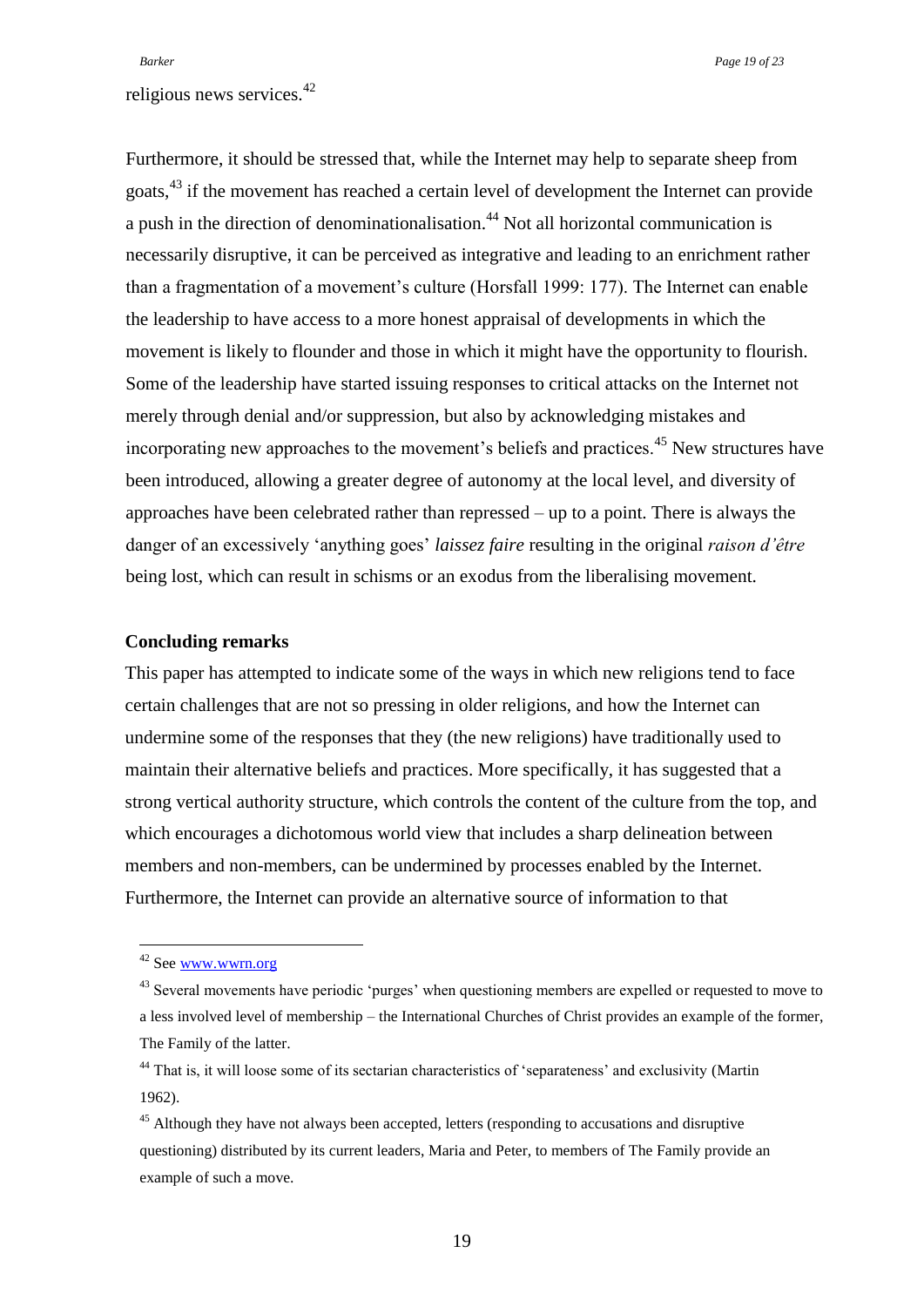disseminated by the movements' leaders, and enable this to be communicated through horizontal networks that can both operate within the normal confines of the movement and cut across the boundary between the movement and the rest of society.

It has not been claimed that the changes which have been described would not occur anyway. And it has certainly not been suggested that the Internet has been the only factor in promoting such processes. But it has been argued that the Internet can make a significant contribution to the undermining of a single, unquestionable means of control. At the same time, it has also been suggested that leaders can make effective use of the facilities offered by the Internet to strengthen their control over the membership – or they may change the nature of the control so that it is more diffuse and, thus, less brittle.

One final comment might be added. In this study, the influence of the Internet has been observed in movements that were founded before the arrival of the Internet – they had already faced the challenges of being a new, alternative movement without its presence. How *new* new religions will deal with this new electronic environment remains to be seen. What is, however, clear is that any student of religion – or, indeed, of contemporary society – will ignore this new variable at his or her peril.

#### **Bibliography**

Asch, S.E. (1959 (3rd edition)) 'Effects of Group Pressure upon the Modification and Distortion of Judgements' in Maccoby, E. E., Newcomb, T.M. and Hartley, E.L. (eds) *Readings in Social Psychology*, London: Methuen.

Balch, R.W. (1985) '"When the Light Goes Out, Darkness Comes:" A Study of Defection from a Totalistic Cult' in Stark, R. (ed.) *Religious Movements: Genesis, Exodus, and Numbers*, New York: Paragon.

Barker, E. (1993) 'Charismatization: The Social Production of "an Ethos Propitious to the Mobilization of Sentiments''', in E. Barker, J. T. Beckford and K. Dobbelaere (eds) *Secularization, Rationalism and Sectarianism*, Oxford: Clarendon Press.

Barker, E. (1995a) 'Plus ça change ...', in E. Barker and J.-F. Mayer *Twenty Years On: Changes in New Religious Movements*, London: Sage (Special Edition of *Social Compass*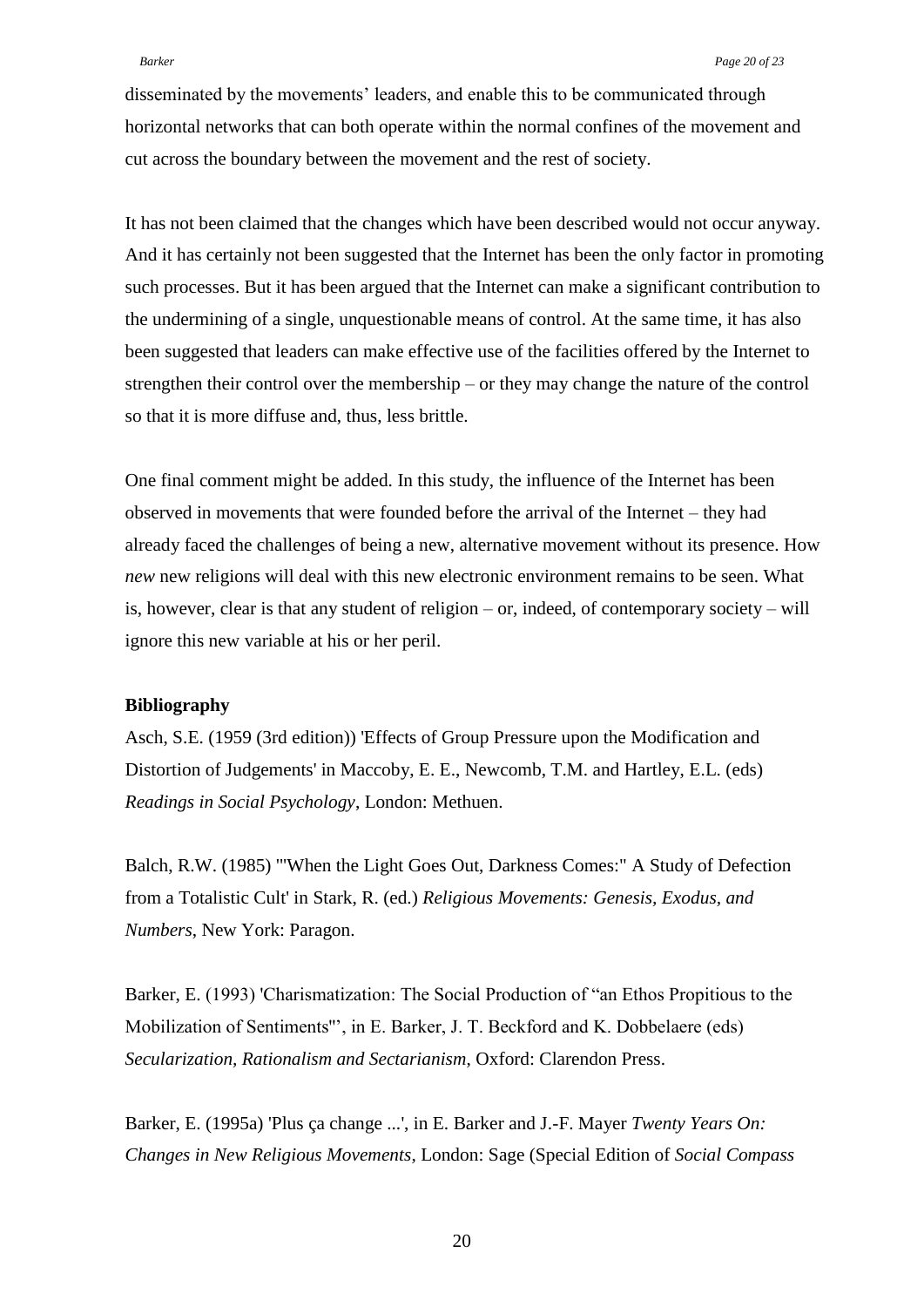42(2)).

Barker, E. (1995b) 'The Scientific Study of Religion? You Must be Joking!' *Journal for the Scientific Study of Religion* 34(3): 287-310.

Barker, E. (1995c 1<sup>st</sup> edition 1989) *New Religious Movements: A Practical Introduction*, London: HMSO.

Barker, E. (1998) 'Standing at the Cross-Roads: The Politics of Marginality in "Subversive Organizations"', in D.G. Bromley (ed.) *The Politics of Religious Apostasy: The Role of Apostates in the Transformation of Religious Movements*, Westport CT, London: Praeger.

Barker, E. (2002) 'Watching for Violence: A Comparative Analysis of the Roles of Five Cult-Watching Groups' in D. G. Bromley and J. G. Melton (eds) *Cults, Religion and Violence*. Cambridge: Cambridge University Press. Also available at <http://www.cesnur.org/2001/london2001/barker.htm>

Berger, P. (1969 ) *The Social Reality of Religion*, London: Faber and Faber. (First published in 1967 as *The Sacred Canopy*)

Berger, P.L. and Luckmann, T. (1967) *The Social Construction of Reality: Everything that Passes for Knowledge in Society*, London: Allen Lane.

Dawson, L. L. and J. Hennebry, J. (1999) 'New Religious Movements and the Internet: Recruiting in a New Public Space', *Journal of Contemporary Religion* 14(1).

Hadden, J.K. and Cowan, D.E. (eds.) (2000) *Religion on the Internet: Research Prospects and Promises*, Amsterdam; London: JAI.

Hall, J.H. (1987) *Gone from the Promised Land: Jonestown in American Cultural History*, New Brunswick NJ: Transaction.

Horsefall, S. (2000) 'How Religious Organizations Use the Internet: A Preliminary Inquiry' in J. K. Hadden and D. E. Cowan (eds) *Religion on the Internet: Research Prospects and*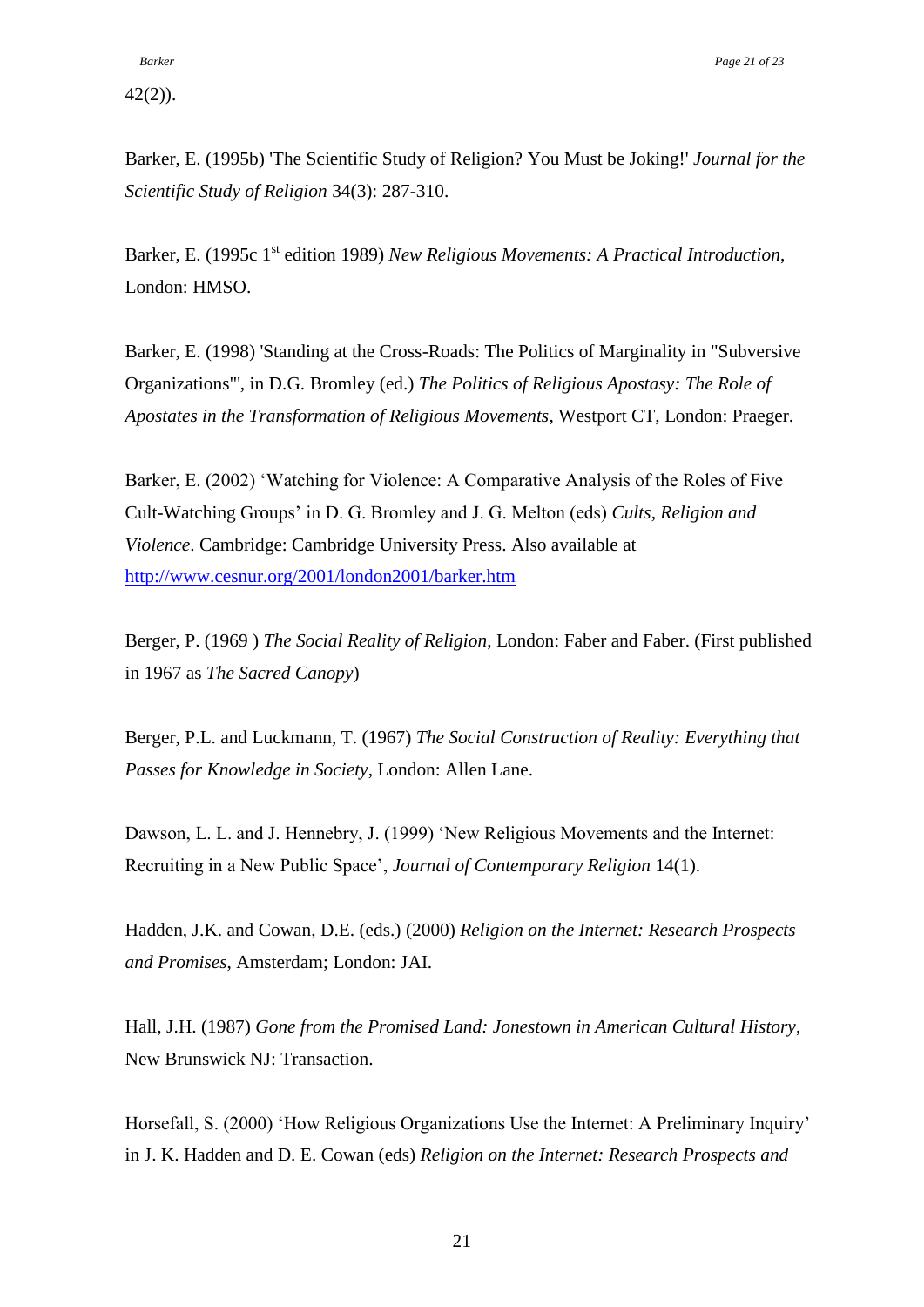*Promises,* Amsterdam; London: JAI.

Martin, D. (1962) 'The Denomination' *British Journal of Sociology* 13(1): 1-14

Mayer, J.-F. (2000) 'Religious Movements and the Internet: The New Frontier of Cult Controversies' in J. K. Hadden and D. E. Cowan (eds) *Religion on the Internet: Research Prospects and Promises*. Amsterdam; London: JAI.

McLuhan, M.H. (1964) *Understanding Media*, London: Routledge and Kegan Paul.

Milgram, S. (1974) *Obedience to Authority*, New York: Harper and Row.

Milne, H. (1986) *Bhagwan: The God that Failed*, London: Caliban Books.

Palmer, S.J. (1994) *Moon Sisters, Krishna Mothers, Rajneesh Lovers: Women's Roles in New Religions*, Syracuse NY: Syracuse University Press.

Palmer, S.J. and Hardman, C.E. eds (1999) *Children in New Religions*, New Brunswick: Rutgers University Press.

Kollock, P. and M. A. Smith (1999) 'Communities in Cyberspace' in M. A. Smith and P. Kollock (eds) *Communities in Cyberspace*. London: Routledge.

Wallis, R. (1976) *The Road to Total Freedom: A Sociological Analysis of Scientology*, London: Heinemann.

Wellman, B. and M. Gulia (1999) 'Virtual Communities as Communities: Net Surfers Don't Ride Alone' in M. A. Smith and P. Kollock (eds) *Communities in Cyberspace*, London: Routledge.

Wilson, B.R. (1970) *Religious Sects: A Sociological Study*, London: Weidenfeld & Nicholson.

Wright, S. (1986) 'Dyadic Intimacy and Social Control in Three Cult Movements',